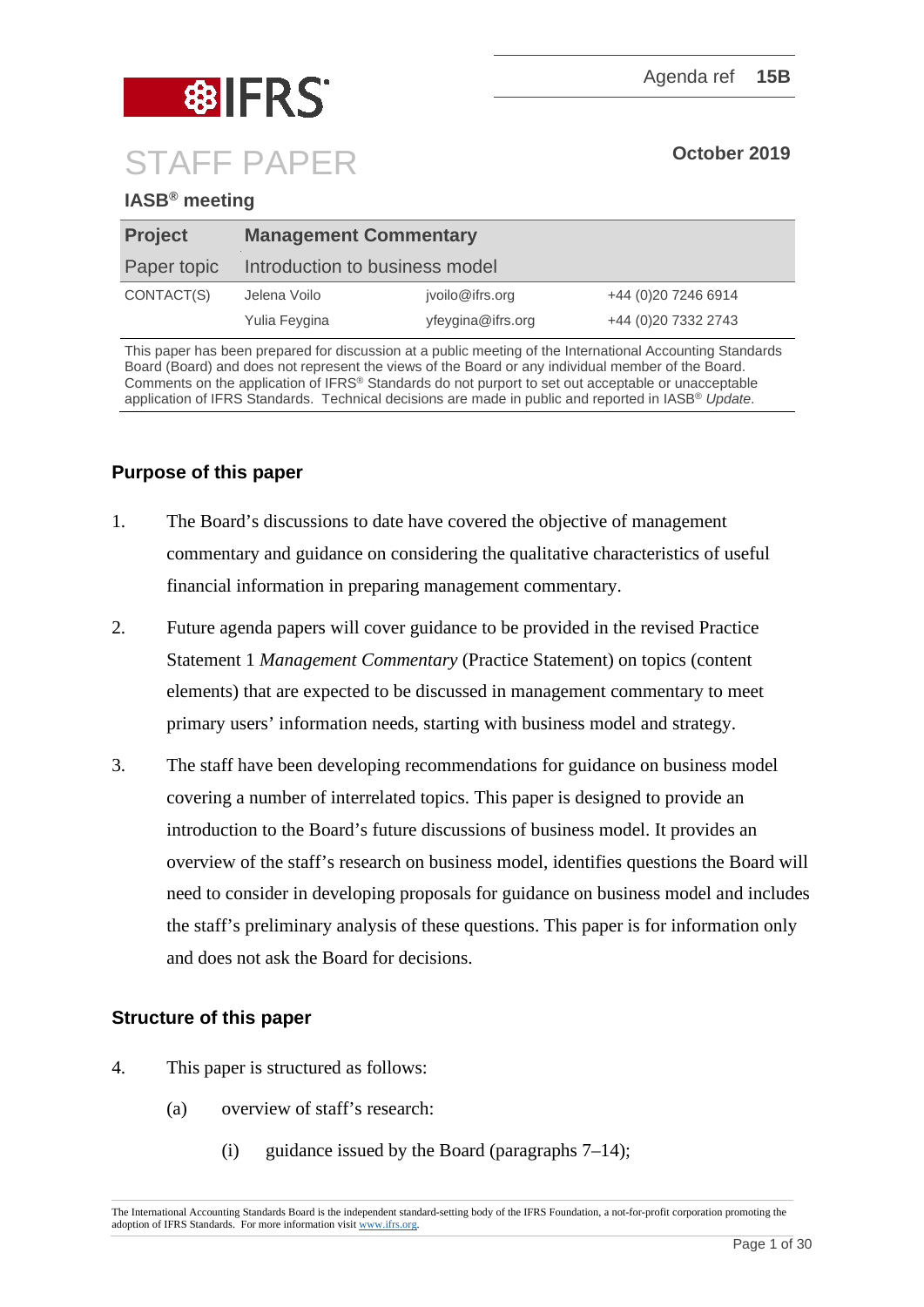- (ii) primary users' information needs and current reporting issues (paragraphs [15–](#page-4-1)[19\)](#page-5-0);
- (iii) other standard-setters' guidance on business model (paragraphs [20–](#page-6-0)[28\)](#page-9-0);
- (iv) feedback from the Board's consultative group (paragraphs [29–](#page-9-1) [30\)](#page-10-0);
- (b) questions to consider in developing guidance on describing business model:
	- (i) what is an entity's business model? (paragraphs [32](#page-11-0)[–49\)](#page-15-0);
	- (ii) what is the objective of describing business model in management commentary? (paragraphs [50–](#page-15-1)[54\)](#page-16-0); and
	- (iii) which types of information about business model should the guidance discuss? (paragraphs [55](#page-16-1)[–59\)](#page-18-0);
- (c) Appendix A—Extracts from the Board's guidance on business model;
- (d) Appendix B—Investor information needs identified by the FRC Financial Reporting Lab;
- (e) Appendix C—Extract from *Business Model Background Paper for <IR>*;
- (f) Appendix D—Extracts from meeting notes of the Management Commentary Consultative Group on the discussion of business model.

# **Overview of staff's research**

- <span id="page-1-1"></span>5. The revision of the Practice Statement is intended to support preparers in preparing management commentaries that better meet the information needs of the primary users of financial reports. To do so, the guidance in the revised Practice Statement is expected to:
	- (a) address gaps in reporting practice;
	- (b) consolidate innovations in narrative reporting; and
	- (c) remain principles-based but contain sufficient detail to promote rigorous application by preparers and effective review by auditors or other providers of assurance. [1](#page-1-0)

<span id="page-1-0"></span><sup>1</sup> See May 2019 Agenda Paper 15 *Overview of the staff's approach to revision*.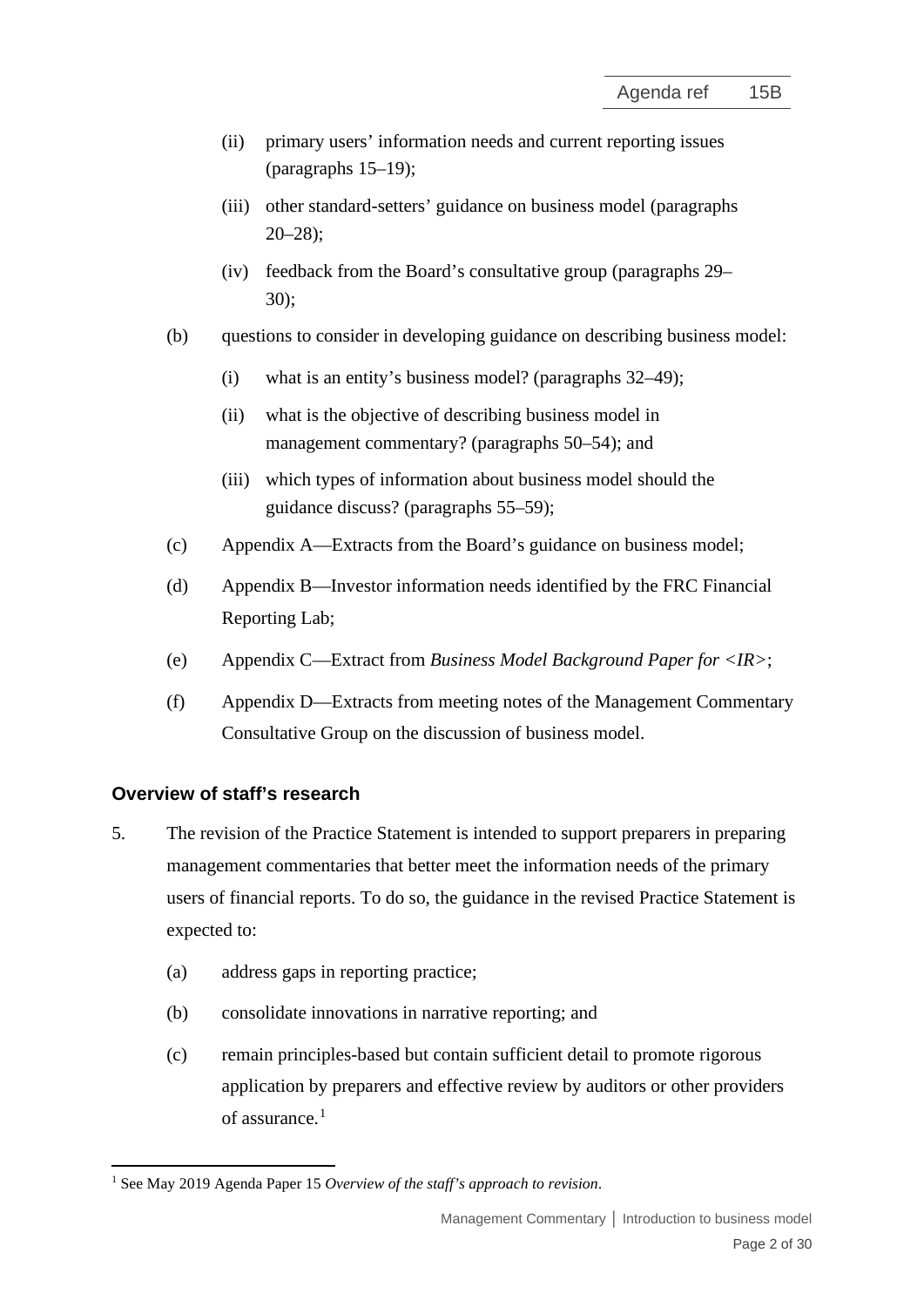- 6. In developing recommendations for the revised guidance on business model in line with this approach, the staff have:
	- (a) reviewed guidance issued by the Board on business model and related notions of 'business' and 'business activities' (paragraphs [7–](#page-2-0)[14\)](#page-4-0);
	- (b) explored primary users' information needs in relation to business model and current reporting issues (paragraphs [15](#page-4-1)[–19\)](#page-5-0);
	- (c) considered guidance issued by other standard-setters (paragraphs [20–](#page-6-0)[28\)](#page-9-0); and
	- (d) discussed the staff's preliminary recommendations with the Board's consultative group (paragraphs [29–](#page-9-1)[30\)](#page-10-0).

## *Guidance issued by the Board*

#### *Practice Statement*

- <span id="page-2-0"></span>7. The existing Practice Statement identifies 'nature of the business' as a content element and includes guidance on describing the nature of the business in management commentary (see Appendix A). However, the existing guidance is limited. In developing that guidance the Board noted that the focus of management commentary should depend on the facts and circumstances of the entity and management should be able to discuss those matters 'most relevant to their individual circumstances'. [2](#page-2-1) Therefore, the Board did not specify disclosures on business model that would be required for all entities. Instead, the existing Practice Statement:
	- (a) explains that users need a description of the business to help them gain an understanding of the entity and of the external environment in which the entity operates. That information serves as a starting point for assessing and understanding an entity's performance, strategic options and prospects.
	- (b) identifies broad types of information about the business that management may consider including in management commentary. Those types of information include information about the entity's structure and how it

<span id="page-2-1"></span><sup>&</sup>lt;sup>2</sup> See paragraph 24 of the Practice Statement and paragraph BC47 of the Basis for Conclusions on the Practice **Statement**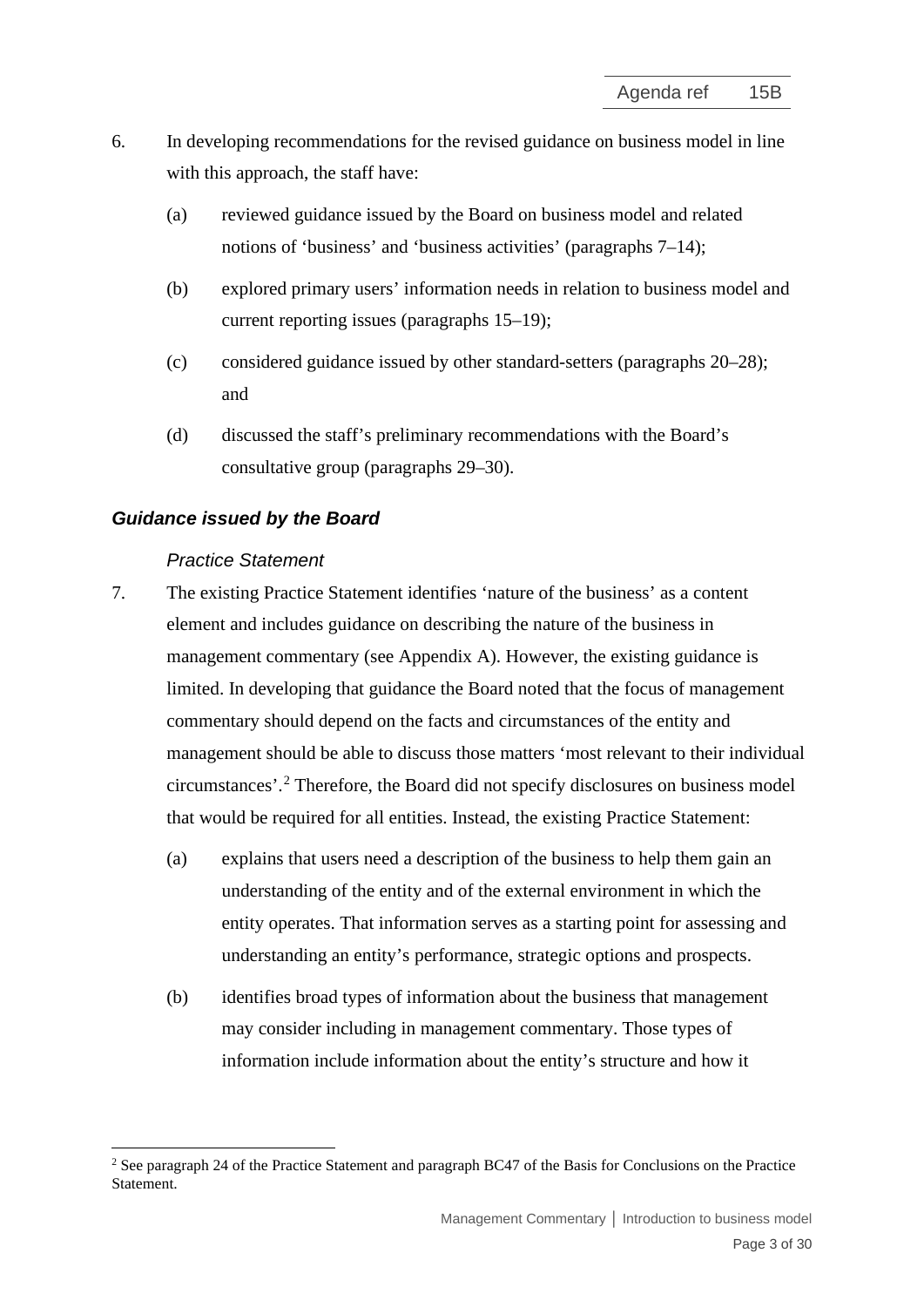creates value, about the entity's main products, services, business processes and distribution methods and about the entity's operating environment.

<span id="page-3-2"></span>8. The Practice Statement also includes guidance on resources and relationships (see Appendix A). In particular, the Practice Statement requires management to describe 'the most important resources, risks and relationships that management believes can affect the entity's value and how those resources, risks and relationship are managed'.

## *Conceptual Framework for Financial Reporting* (*Conceptual Framework*)

- <span id="page-3-1"></span>9. The *Conceptual Framework* links the nature of the entity's business activities to producing cash flows for the entity. The *Conceptual Framework* states that 'how economic resources are used, and hence how assets and liabilities produce cash flows, depends in part on the nature of the business activities conducted by the entity' (see Appendix A).
- 10. The notion of business activities is discussed in the *Conceptual Framework* to assist the Board in developing Standards because the Board concluded that the nature of an entity's business activities can affect the relevance of some types of financial information. As a result, the nature of an entity's business activities is, for example, one factor that may need to be considered when selecting a measurement basis for an asset or liability.
- 11. In the *Conceptual Framework* the Board decided to use the term 'business activities' rather than the term 'business model' to avoid confusion with various definitions of 'business model' used by various organisations.
- 12. The Board noted in developing the *Conceptual Framework* that the notion of business activities discussed in the *Conceptual Framework* can be further explained and developed in a particular Standard. The discussion of business model in IFRS 9 *Financial Instruments* is one example of applying the concept of business activities (see paragraph [13\)](#page-3-0).

### *Business model in IFRS 9*

<span id="page-3-0"></span>13. IFRS 9 requires an entity to consider its business model for managing the financial assets in classifying financial assets into measurement categories (see Appendix A). That Standard: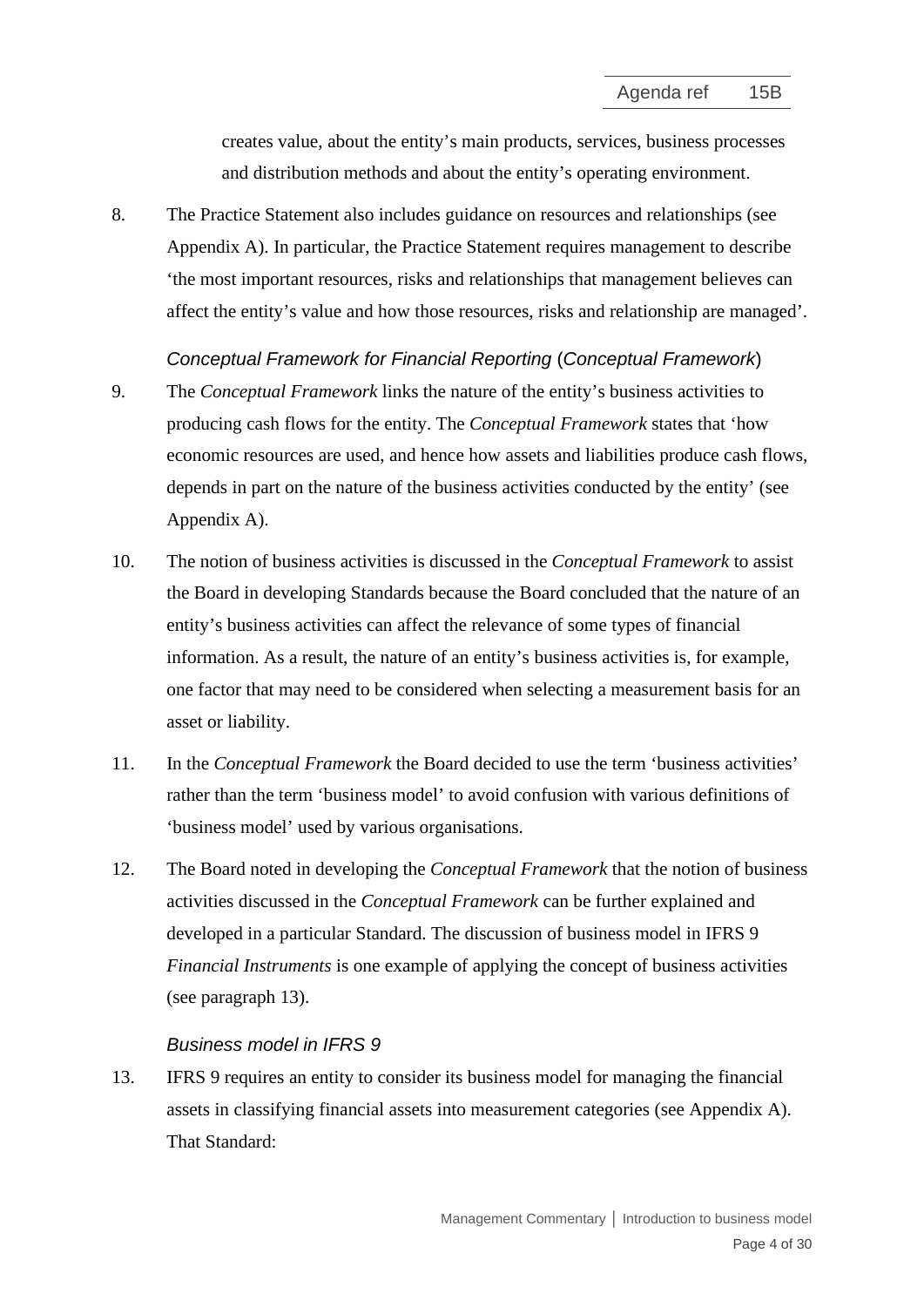- (a) explains that an entity's business model for managing financial assets relates to 'how an entity manages its financial assets in order to generate cash flows'. The focus on cash flows is consistent with the *Conceptual Framework* (see paragraph [9\)](#page-3-1).
- (b) notes that 'an entity's business model for managing financial assets is a matter of fact and not merely an assertion. It is typically observable through activities that the entity undertakes to achieve the objective of the business model'.

## *Definition of a business in IFRS 3* Business Combinations

- <span id="page-4-0"></span>14. IFRS 3 includes guidance on the definition of a business. IFRS 3, as amended in October 2018:
	- (a) defines a business as 'an integrated set of activities and assets that is capable of being conducted and managed for the purpose of providing goods or services to customer, generating investment income (such as dividends or interest) or generating other income from ordinary activities';
	- (b) identifies inputs, processes and outputs as elements of a business;
	- (c) clarifies that to be considered a business, 'an integrated set of activities and assets must include, at a minimum, an input and a substantive process that together significantly contribute to the ability to create outputs'.

### *Primary users' information needs and current reporting issues*

- <span id="page-4-1"></span>15. As mentioned in paragraph [5,](#page-1-1) the revision of the Practice Statement is intended to promote preparation of management commentaries that better meet primary users' information needs.
- 16. To identify gaps in current management commentary reporting practice and to better understand what information about an entity's business model primary users need, the staff reviewed recent publications on business model reporting and discussed the topic with the Board's consultative groups—Management Commentary Consultative Group (MCCG), Capital Markets Advisory Committee (CMAC) and Global Preparers' Forum (GPF).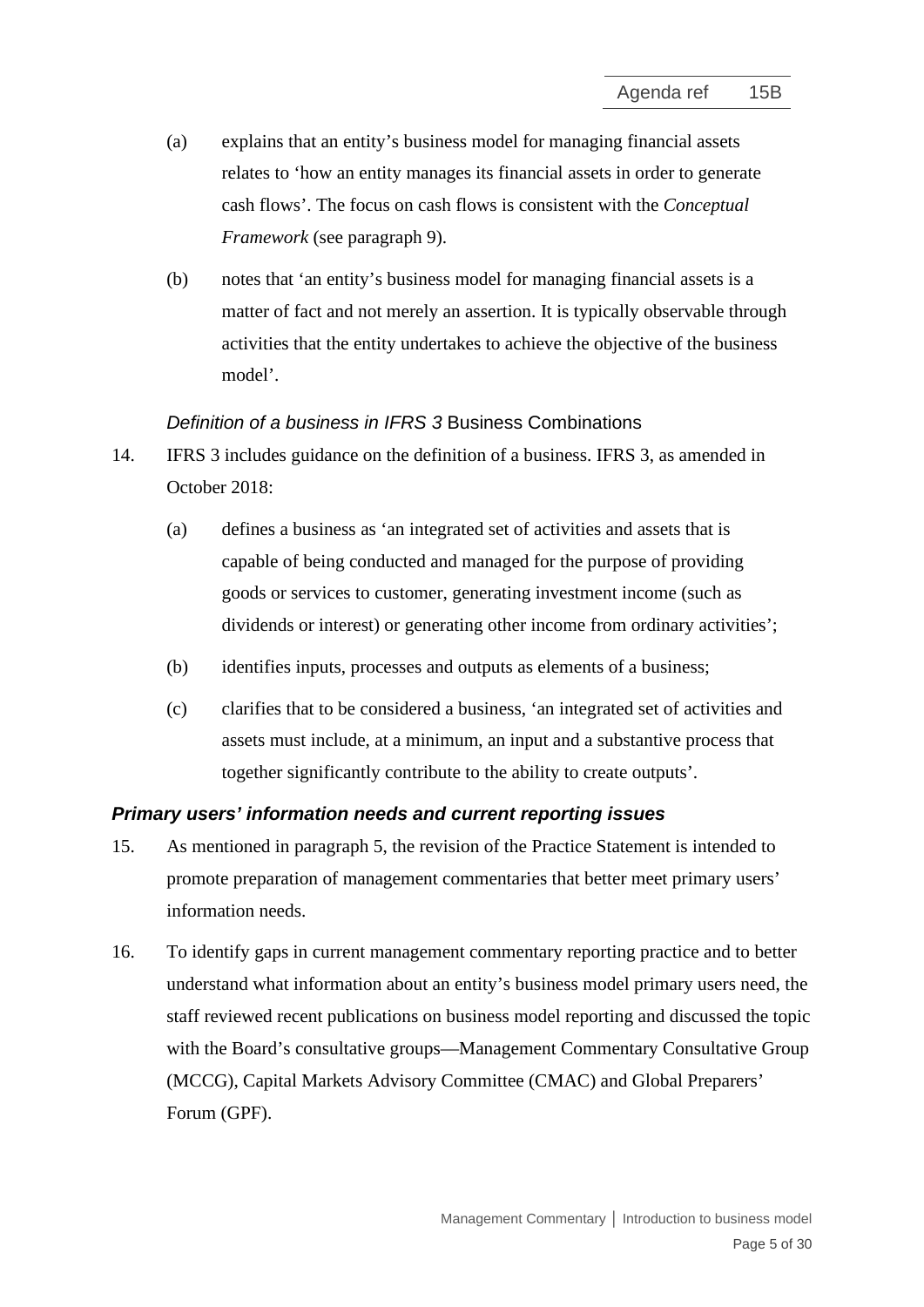<span id="page-5-2"></span>17. In particular, the staff reviewed the October 2016 report *Business model reporting* published by the Financial Reporting Lab (Lab) set up by the Financial Reporting Council (FRC). The report examined the views of investor participants on the key attributes of business model reporting. The report states:

> Investors are unanimous that business model information is fundamental to their analysis and understanding of a company and its performance, position and prospects, both at the initial investment stage and for their ongoing monitoring and stewardship responsibilities. […] It provides context to all other information in the annual report.

- <span id="page-5-1"></span>18. The report states that 'investors note improvement is needed in linkage and consistency between the business model and other information in the annual report'. It also provides a list of information that investors told the Lab they are looking for companies to provide in their business model disclosures ('investor wants') (see Appendix B). The list indicates that investors want:
	- (a) information that is sufficiently broad to give them an understanding of the business, including information about what the entity does, how it is structured and where it sits in the value chain; and
	- (b) enough detail to understand what makes an entity unique, what it depends on for its success and whether its business model is sustainable in the longterm. Such information includes information about:
		- (i) an entity's competitive advantage;
		- (ii) key inputs (assets and liabilities, relationships and resources) and how they are maintained or enhanced;
		- (iii) key revenue and profit drivers; and
		- (iv) value created for other stakeholders that supports economic value generation.
- <span id="page-5-0"></span>19. The staff discussed with the Board's consultative groups which information is currently missing from narrative reports. The discussions indicated that gaps in reporting practice relate to lack of some of the information mentioned in paragraph [18.](#page-5-1) CMAC and GPF members suggested that entities should provide better descriptions of how their business model generates returns by creating value.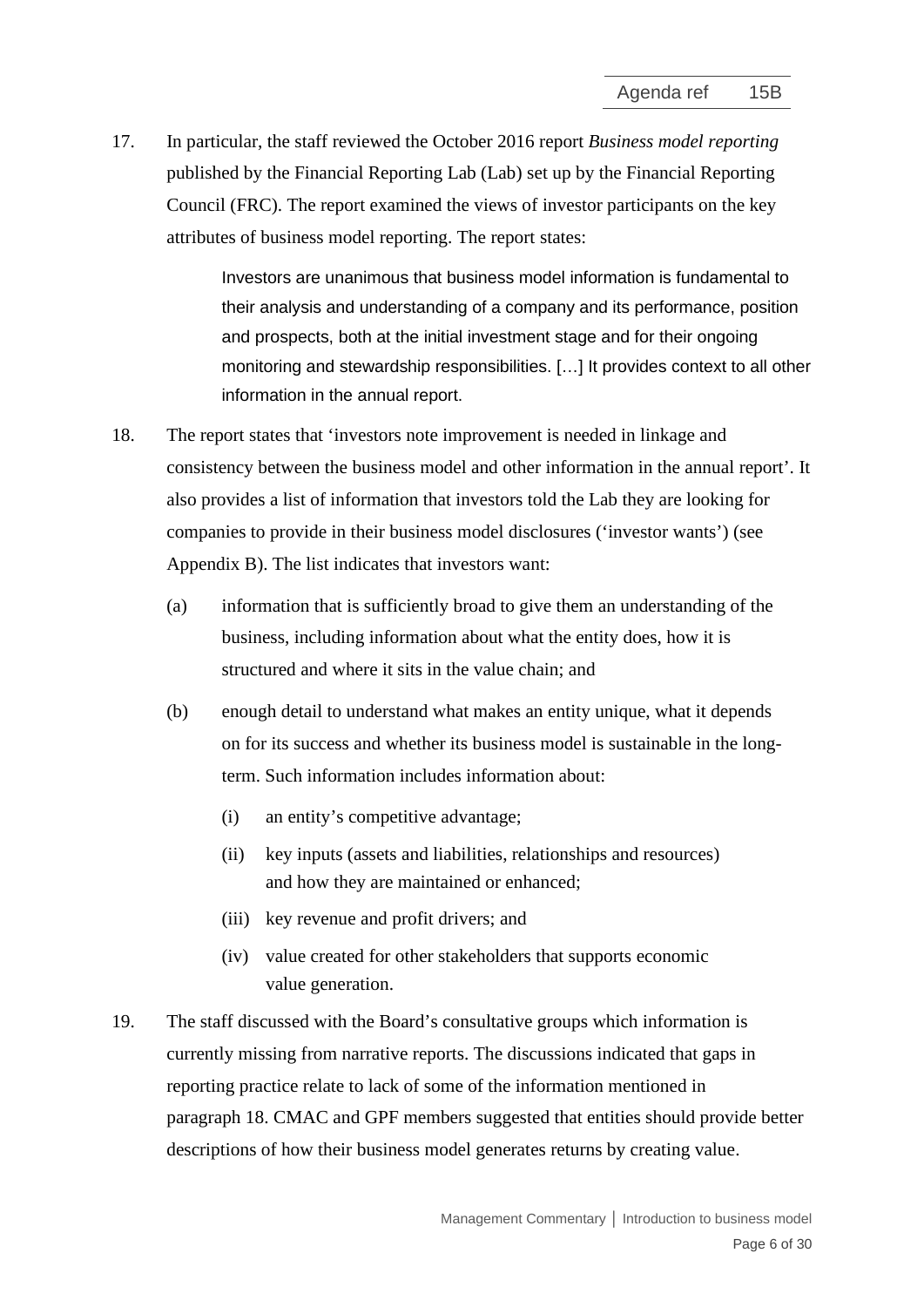Consequent discussion with the MCCG indicated that gaps in reporting practice related to business model are mainly because descriptions of business model lack details, focus, and information needed by primary users for understanding sustainability of the entity's business model. Those gaps include:

- (a) key features of how the business operates are either not described or overgeneralised.
- (b) key drivers of an entity's success are not identified.
- (c) key business resources or relationships, in particular those that the entity depends on for its long-term success, are not described. Such resources and relationships can include intangible resources and relationships, including those not recognised in financial statements. Investors also lack information on how the entity's operations could affect its key resources and relationships, including the effects of environmental, social and governance (ESG) matters that could affect the entity's long-term success.

## *Other standard-setters' guidance on business model*

- <span id="page-6-0"></span>20. In developing proposals for guidance on business model for the revised Practice Statement, the staff reviewed guidance issued by other standard-setters to find out:
	- (a) how they explain what is meant by an entity's business model (paragraphs  $22 - 24$ :
	- (b) what guidance they provide on types of information to be included in an entity's description of its business model (paragraphs [25–](#page-8-0)[26\)](#page-8-1); and
	- (c) what other guidance on describing business model they provide (paragraphs [27–](#page-9-2)[28\)](#page-9-0).
- 21. The staff's review covered responses from 24 national standard-setters to the staff's request for information about the requirements and commonly applied non-mandatory guidance on management commentary in their jurisdiction.[3](#page-6-1) The staff also reviewed the EU Non-financial Reporting Directive (2014/95/EU) and the related European Commission Guidelines on non-financial reporting, and the International Integrated

<span id="page-6-1"></span><sup>3</sup> See Appendix A of November 2018 Agenda Paper 15B *Summary of research on the objective of management commentary* for details of the respondents and the survey questions.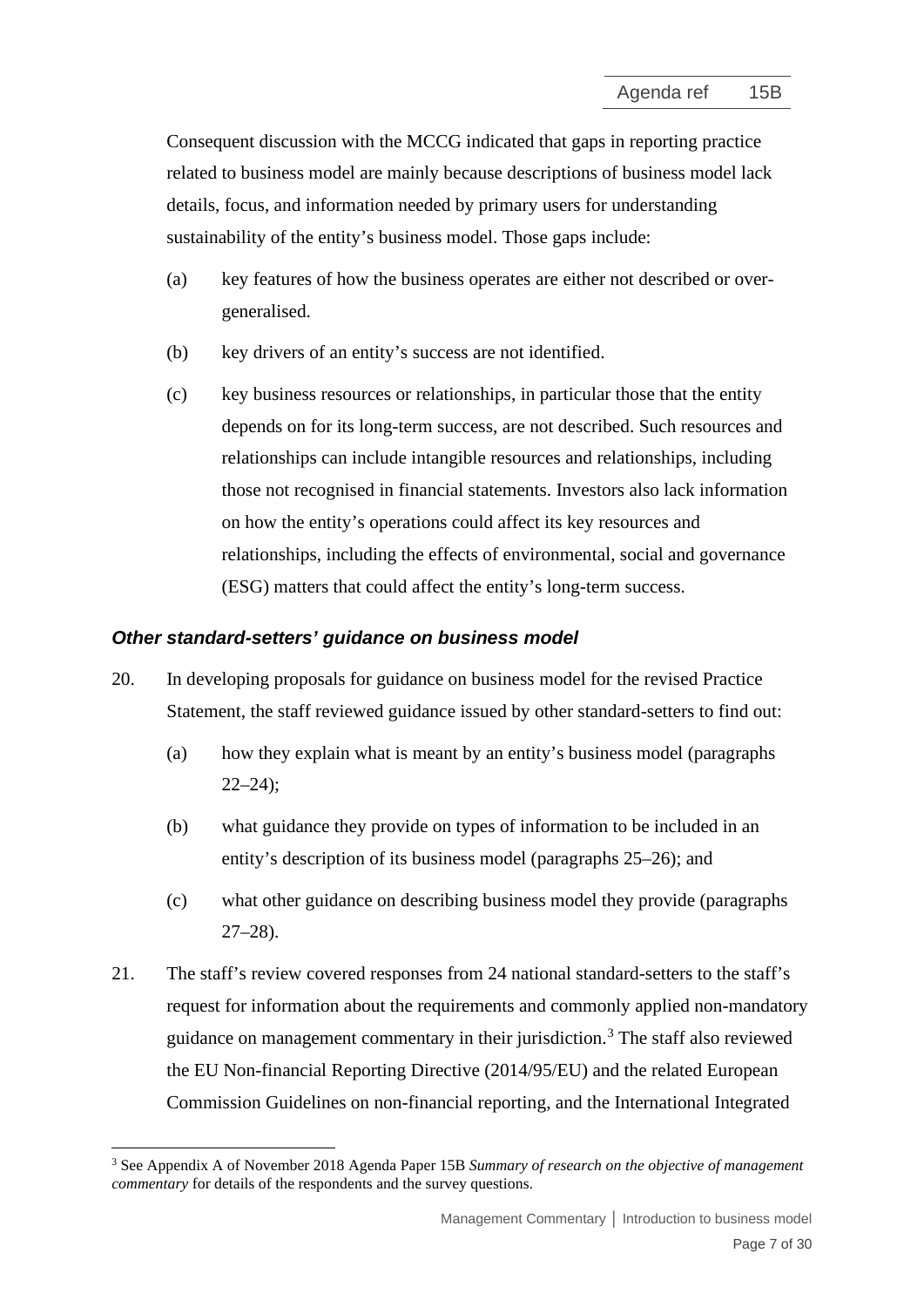Reporting <IR> Framework (<IR> Framework) because some of the respondent jurisdictions either require or encourage management to use them in preparing management commentary. In addition, the staff reviewed guidance issued by the participants in the Corporate Reporting Dialogue that was set up to promote greater coherence, consistency and comparability between corporate reporting frameworks, standards and related requirements.<sup>[4](#page-7-2)</sup>

<span id="page-7-0"></span>22. Few standard-setters explain what is meant by 'business model'. Where such explanations are provided, they most commonly refer to 'value creation' or a similar notion rather than directly to generating cash flows for the entity. For example, the European Commission Guidelines on non-financial reporting state:

> A company's business model describes how it generates and preserves value through its products or services over the longer term.

23. The most detailed definition of business model is provided in the <IR> Framework:

An organization's business model is its system of transforming inputs, through its business activities, into outputs and outcomes that aims to fulfil the organization's strategic purpose and create value over the short, medium and long term.

- <span id="page-7-1"></span>24. In developing this definition, the International Integrated Reporting Council considered the findings of its Technical Collaboration Group's research into business model definitions set out in *Business Model Background Paper for <IR>* (Background Paper). Appendix C includes an extract from the Background Paper that summarises recurrent themes in business model definitions based on the academic literature review. Specifically, the Background Paper states that business model definitions most often refer to:
	- (a) value creation or ability of an entity to make money or generate revenues and returns;
	- (b) the entity's purpose; and

<span id="page-7-2"></span><sup>4</sup> The participants in the Corporate Reporting Dialogue are: CDP, Climate Disclosure Standards Board, Financial Accounting Standards Board (observer), Global Reporting Initiative, International Accounting Standards Board, International Integrated Reporting Council, International Organization for Standardization and Sustainability Accounting Standards Board.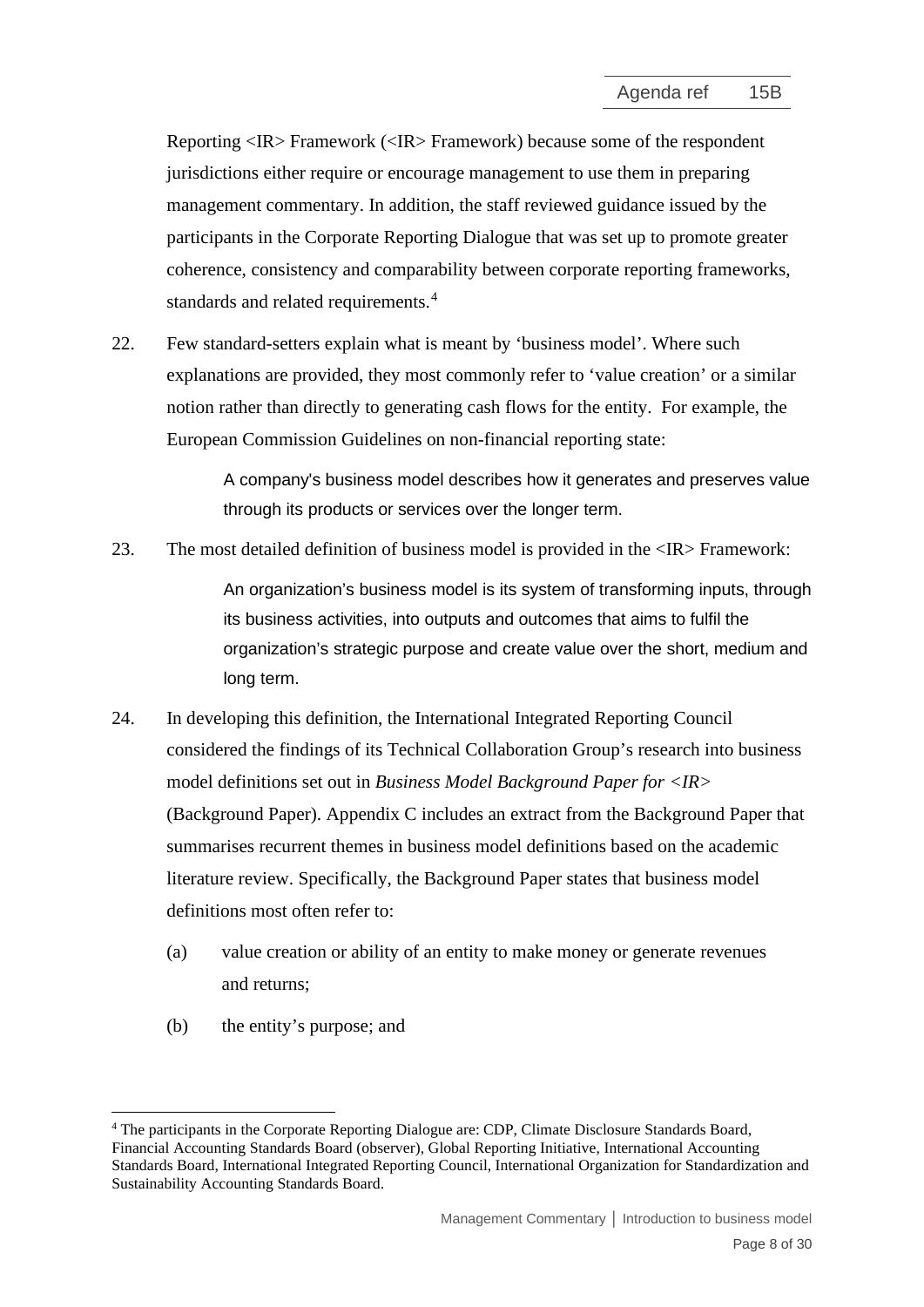- (c) elements or components of business model—inputs, activities and outputs or outcomes.
- <span id="page-8-0"></span>25. Staff's research also found that standard-setters provide various levels of guidance for describing business model in narrative reports:
	- (a) some do not specifically require a description of the entity's business model;
	- (b) some require a description of the entity's business model, but leave it to management to determine what to include in that description; and
	- (c) some provide guidance on the types of information about business model that management should consider including in management commentary.
- <span id="page-8-1"></span>26. Where standard-setters provide such guidance on the types of information, examples of disclosures for management to consider include:
	- (a) the entity's structure;
	- (b) the entity's most important operating segments;
	- (c) locations of the entity's operations;
	- (d) sources of the entity's value, being the entity's key resources and relationships that support the generation and preservation of value;
	- (e) market(s) in which the entity operates and how the entity engages with those markets, including:
		- (i) what part of the value chain the entity operates in;
		- (ii) main products and services;
		- (iii) customers and distribution methods; and
		- $(iv)$  competitive position within the market $(s)$ ;
	- (f) the entity's activities;
	- (g) business processes or methods of production of goods and methods of provision of services;
	- (h) outcomes or consequences of an entity's activities, other than products and services produced or provided by the entity;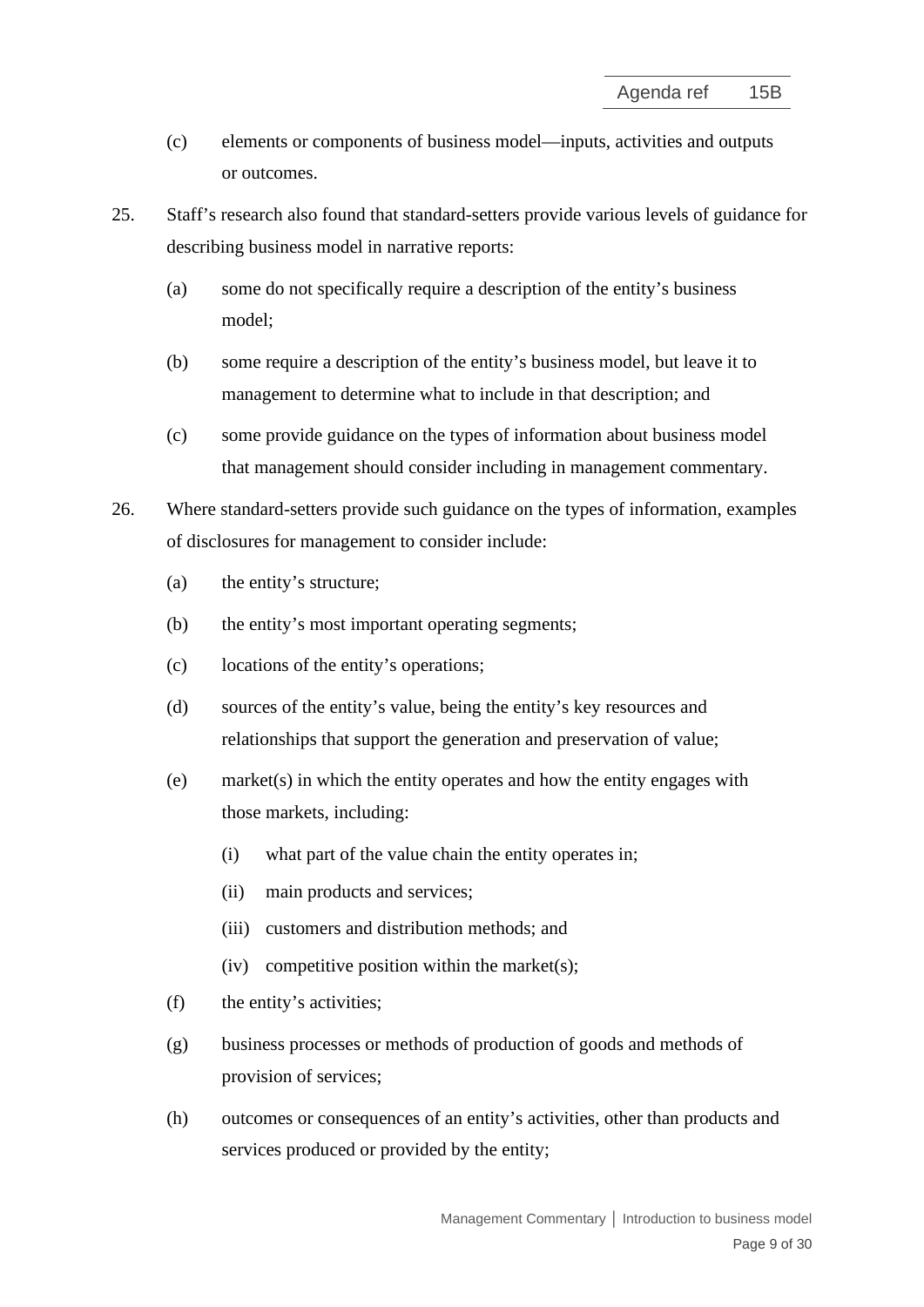- (i) external factors influencing the business;
- (j) the entity's dependence on foreign operations; and
- (k) the extent to which the business is cyclical or seasonal.
- <span id="page-9-2"></span>27. In addition, many standard-setters emphasise the importance of the description of an entity's business model as a context or a starting point for management commentary. Some require management to consider whether information about the entity's business model is linked to—or is consistent with— information provided in other parts of management commentary, for example, on strategy, operating environment and risks or performance, position and prospects.
- <span id="page-9-0"></span>28. A few standard-setters also provide guidance on specific topics related to business model, in particular on how to describe business model if an entity operates more than one business model.

### *Feedback from the Board's consultative group*

- <span id="page-9-1"></span>29. The staff discussed their initial proposals for guidance on business model for the revised Practice Statement with the MCCG. The staff's proposals discussed with the MCCG included:
	- (a) explaining the role of the business model description as the foundation for a coherent narrative that is necessary for users' understanding of:
		- (i) trends reflected in financial statements; and
		- (ii) matters identified in other parts of management commentary that could affect the prospects for future net cash inflows to the entity;
	- (b) specifying the following components of the description of business model: structure (legal and operating) and business activities (inputs, processes, outcomes and impacts) to provide a structured approach to preparing management commentary;
	- (c) explaining which features of business model the description of the business model should focus on, for example, on those features that give an entity a competitive advantage;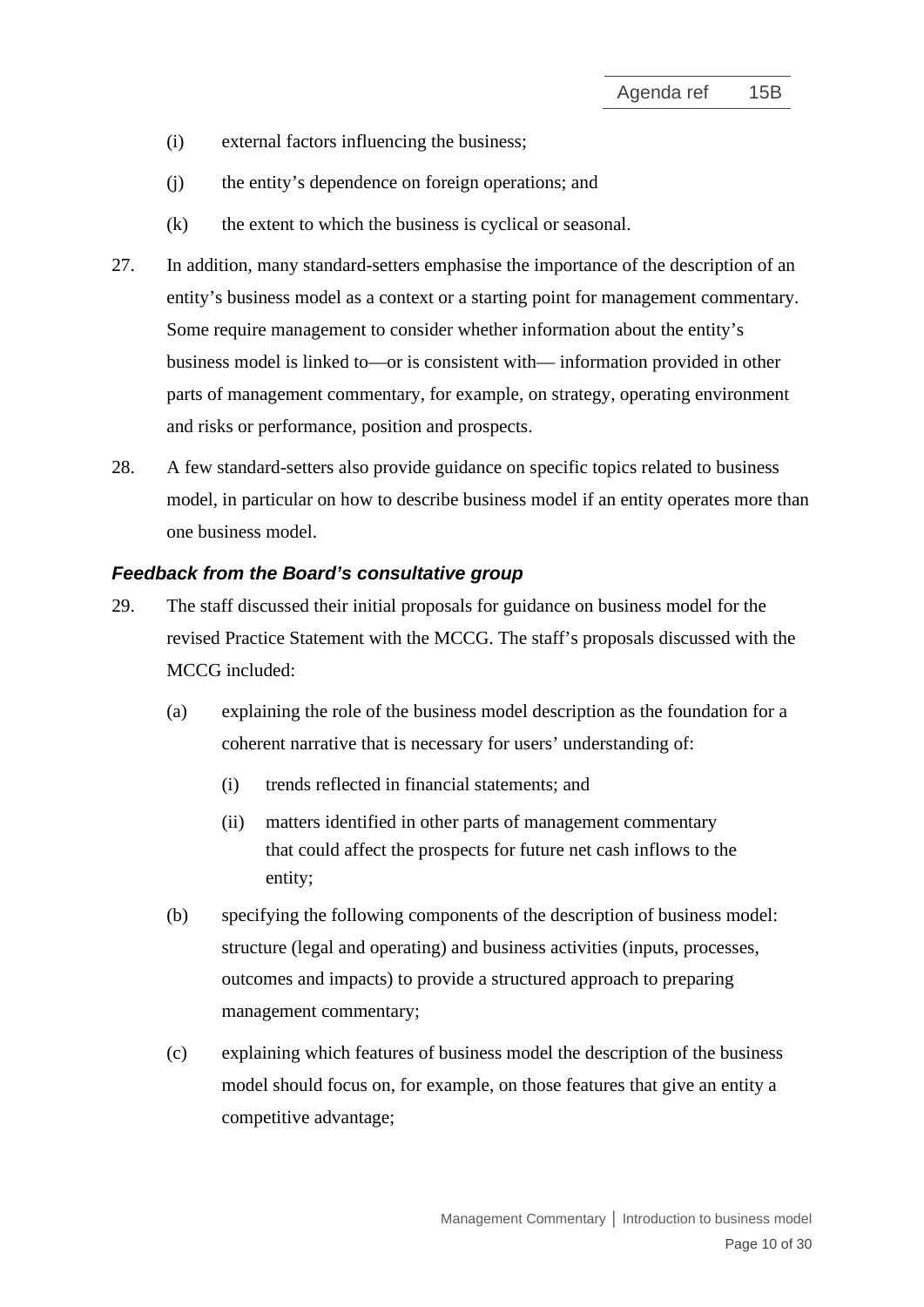- (d) providing guidance to help entities identify resources and relationships that the entity depends on and impacts of the entity's activities on those resources and relationships.
- <span id="page-10-0"></span>30. Appendix D provides a summary of that discussion. Overall, members agreed with staff's proposed approach to reporting business model. However, the discussion suggested that there is a need to further consider:
	- (a) the link between business model, value creation and net cash inflows to the entity;
	- (b) the link between business model and the entity's purpose;
	- (c) whether sufficient prominence was given to the guidance on identifying and reporting the entity's key resources and relationships, including intangible resources and relationships, and on ESG matters that could affect the entity's key resources and relationships;
	- (d) what guidance should be included on reporting the structure of the entity;
	- (e) whether the description of business model focus on the changes in the entity's business model(s) from the previous reporting period, or also cover standing information about business model(s); and
	- (f) the terminology used in the proposals.

## **Questions to consider in developing guidance**

- 31. The staff's research and work to date suggest that in developing guidance on business model that could help management prepare management commentaries that would better meet primary users' needs, the Board will need to consider the following questions:
	- (a) what is an entity's business model? (paragraphs [32](#page-11-0)[–49\)](#page-15-0);
	- (b) what is the objective of describing business model in management commentary? (paragraphs [50–](#page-15-1)[54\)](#page-16-0); and
	- (c) which types of information about business model should the guidance discuss? (paragraphs [55–](#page-16-1)[59\)](#page-18-0).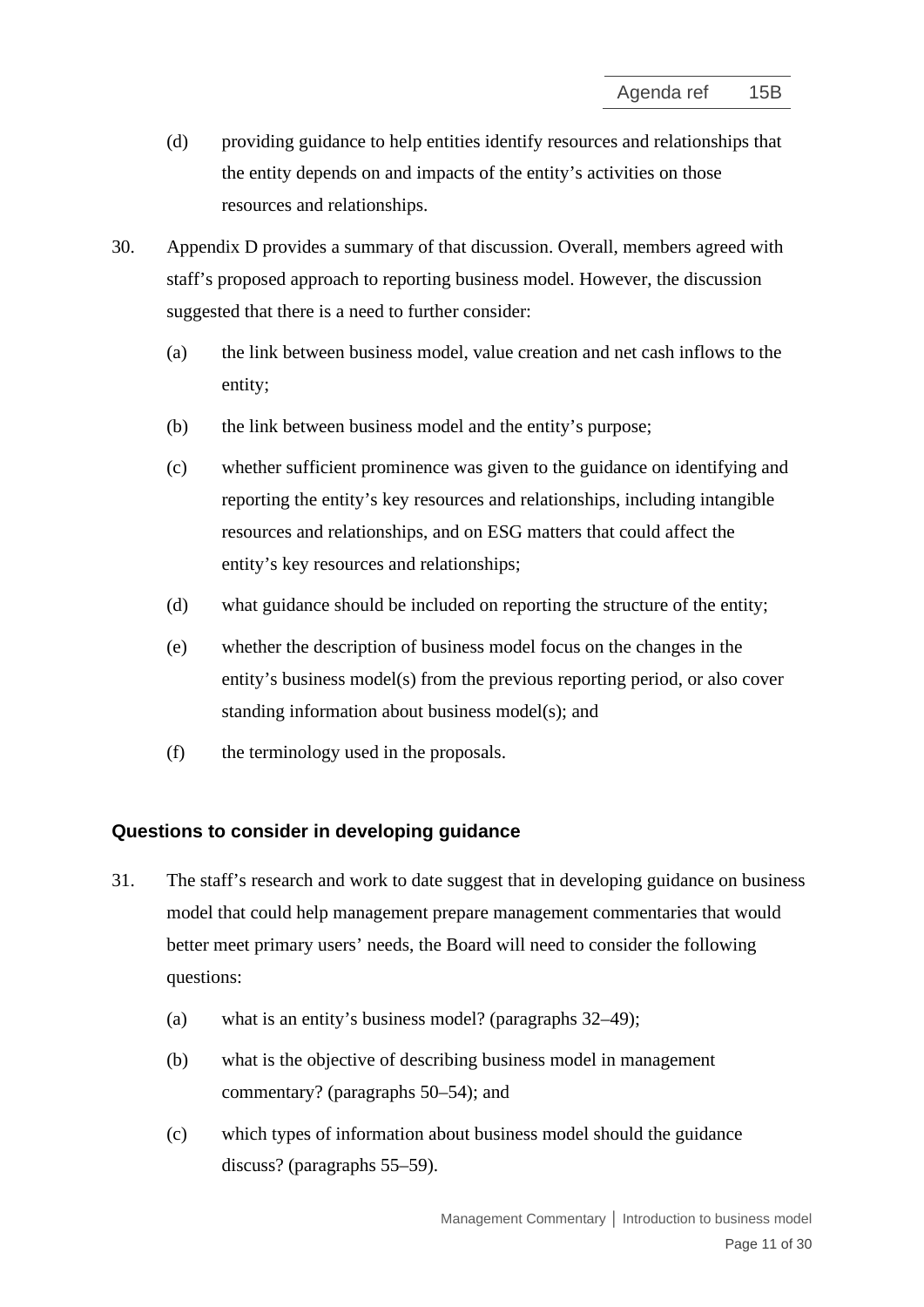## *What is an entity's business model?*

- <span id="page-11-0"></span>32. The existing Practice Statement asks management to describe 'nature of the business' and does not use the term 'business model'. However, most stakeholders, as well as many narrative reporting frameworks and guidelines and academic literature, commonly refer to 'business model'. The staff think that the Board would need to consider whether to use the term 'business model' in the revised Practice Statement and if so, how to explain it.
- 33. The staff note that there is no single widely accepted definition of 'business model' and the term can be understood differently. Therefore, if the term is used in the revised Practice Statement, the staff expects that the Practice Statement would briefly explain what is meant by 'business model'. A clear explanation would provide a starting point for management in developing a description of business model and, together with related guidance being developed by the staff, could help management provide more detailed, specific and useful descriptions of an entity's business model.
- 34. Based on the findings of the staff's review mentioned in paragraph [24,](#page-7-1) the staff think that the Board would need to consider whether, and if so, how the explanation of the meaning of business model in the revised Practice Statement should refer to:
	- (a) how an entity creates value or how it creates cash flows (paragraphs [35–](#page-11-1) [41\)](#page-13-0);
	- (b) the entity's purpose (paragraphs [42](#page-13-1)[–43\)](#page-13-2); and
	- (c) elements or components of business model (paragraph [44](#page-13-3)[–49\)](#page-15-0).

## *Value creation*

- <span id="page-11-1"></span>35. The existing Practice Statement includes a brief mention of value creation stating that the description of the nature of the business may include 'how it creates value'. [5](#page-11-2) The Practice Statement does not elaborate what is meant by 'value', how it can manifest itself or for whom it is created.
- 36. The staff think that if the Board chooses to explain business model in terms of 'value creation', the revised Practice Statement would need to explain how the notion of

<span id="page-11-2"></span> $<sup>5</sup>$  See paragraph 26(e) of the Practice Statement.</sup>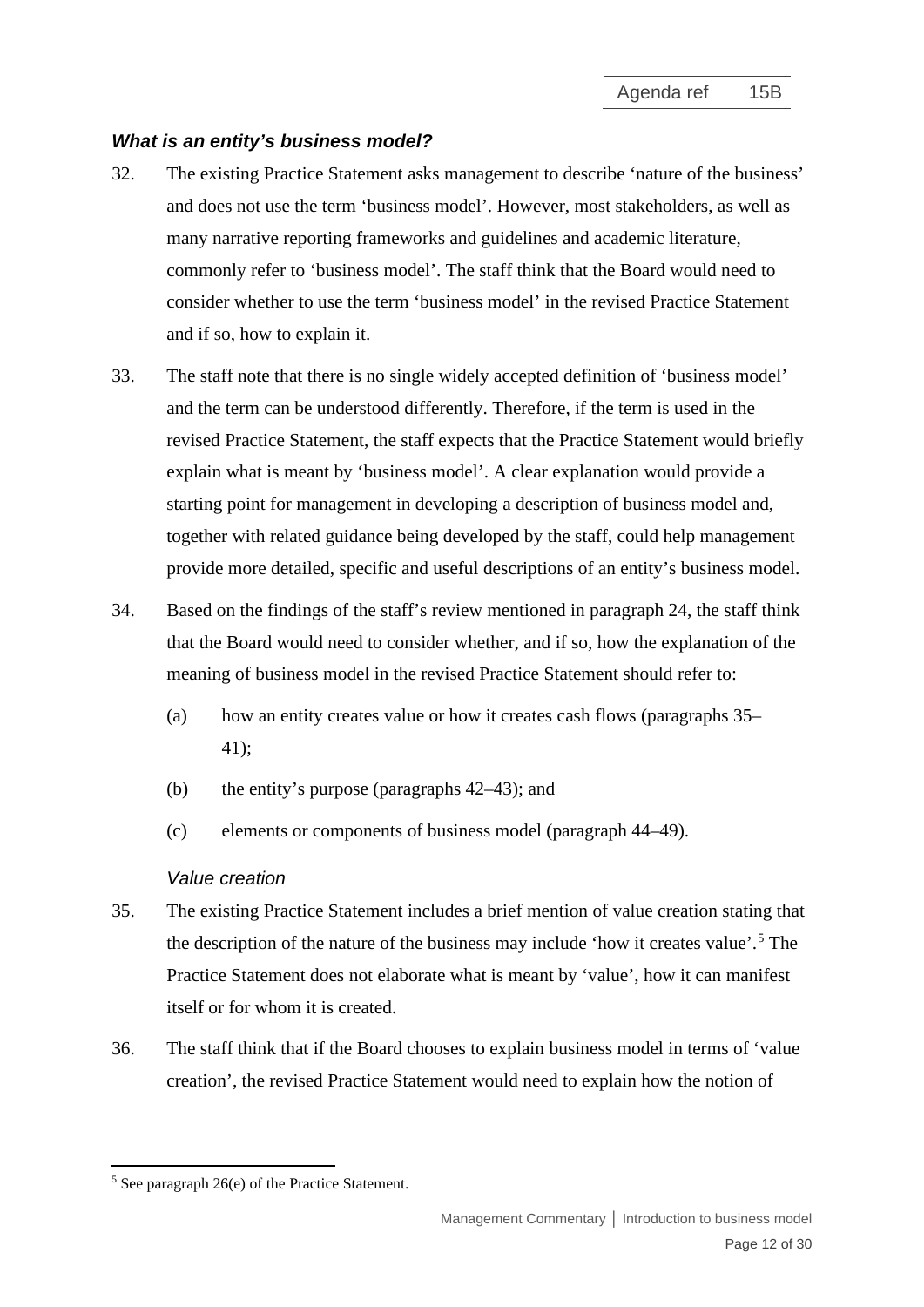value creation links to the notion of generating net cash inflows to the entity which has been applied by the Board in the *Conceptual Framework* and in IFRS 9.

- 37. Some members of the MCCG suggested that description of business model needs to capture value creation for a wide range of stakeholders. They suggested that users need this information to understand the extent to which the entity is meeting its stakeholders' needs and so can sustain or develop its operations in the future. For example, if an entity's products or services create a high degree of customer satisfaction, this may provide it with a competitive advantage. Conversely, if an entity's activities have an adverse effect on its local community, it may be required to curtail those activities. The primary users may need information about how the entity creates value for other stakeholders—but only to the extent that is a necessary part of the explanation of how the entity creates value for itself and, ultimately, for the primary users.
- 38. The staff note that 'value creation' is a prominent feature of the <IR> Framework, which defines value creation as:

The process that results in increases, decreases or transformations of the capitals caused by the organization's business activities and outputs.

39. The <IR> Framework (which—similarly to the Practice Statement—is intended to meet the needs of providers of financial capital) goes on to state that:

> Providers of financial capital are interested in the value an organization creates for itself. They are also interested in the value an organization creates for others when it affects the ability of the organization to create value for itself, or relates to a stated objective of the organization (e.g., an explicit social purpose) that affects their assessments.

<span id="page-12-0"></span>40. The staff observe that value created for an entity will ultimately manifest itself as cash inflows to or cash outflows from (net cash inflows to) the entity. Accordingly, the staff think that if the notion of value creation is used in explaining business model in the revised Practice Statement, it would not be inconsistent with how the Board previously used the notion of business model and business activities in the Standards and the *Conceptual Framework.* Also, it would not be inconsistent with the objective of management commentary that the Board discussed in November 2018, which is to give context for financial statements by providing primary users with historical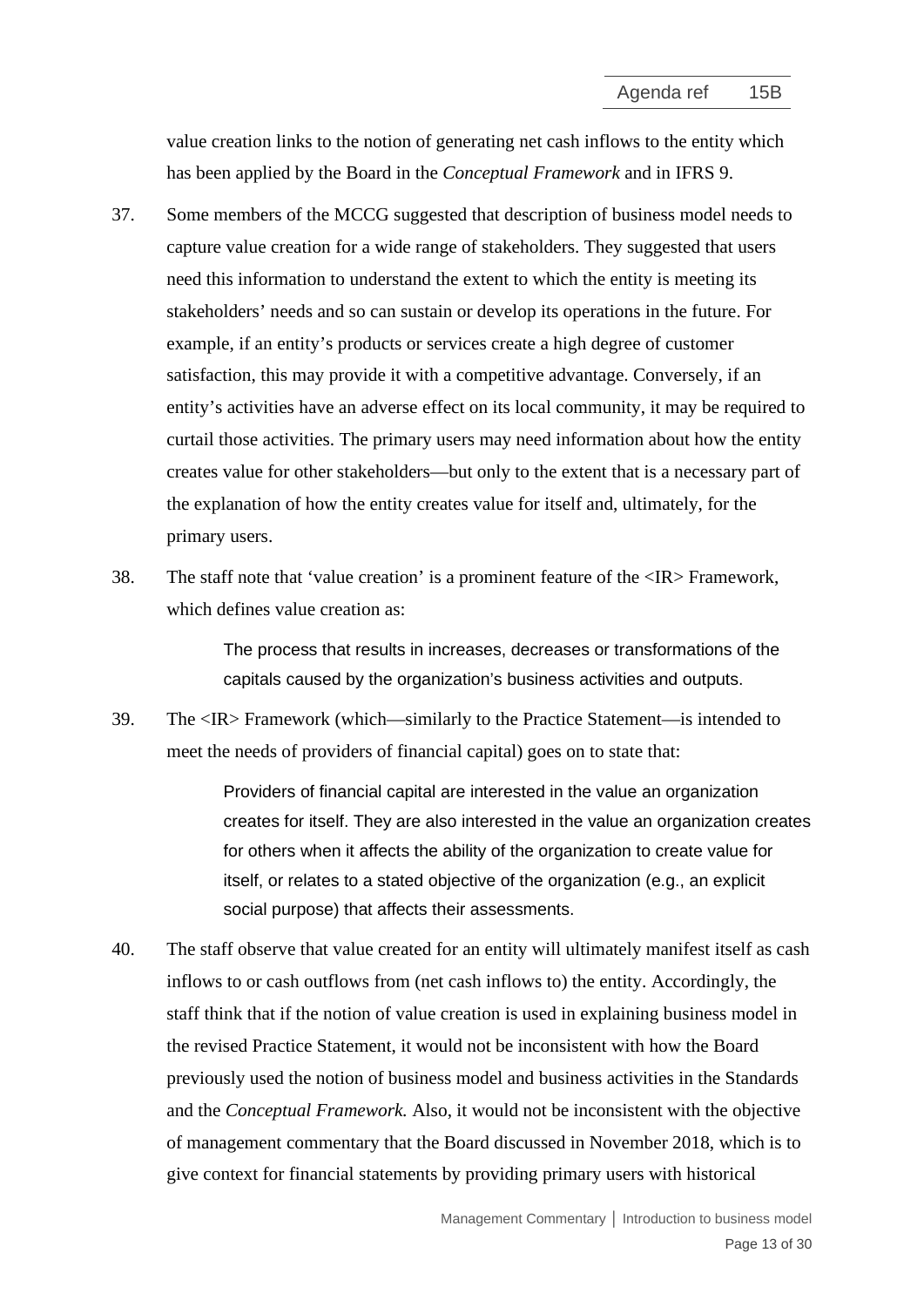financial and operational information and analysis that is useful in assessing the prospects for the entity's future net cash inflows, and its management's stewardship of the entity's economic resources.

<span id="page-13-0"></span>41. In a future paper, the staff will present their analysis and recommendation on whether to refer to value creation when explaining the meaning of an entity's business model in the revised Practice Statement.

### *Purpose*

- <span id="page-13-1"></span>42. As mentioned in paragraphs [24](#page-7-1) and [30,](#page-10-0) standard-setters and members of the Board's consultative groups highlighted the importance of linking the entity's business model with the entity's purpose. The staff agree with this approach and think that the Board should consider referring to the entity's purpose when explaining the meaning of business model in the revised Practice Statement. Creating the link between business model and purpose in explaining an entity's business model could:
	- (a) help users understand the extent to which the entity's business model aligns with its stated purpose.
	- (b) articulate any aspects of an entity's purpose that extend beyond creating financial returns to shareholders. For example, an entity's stated purpose may be to cure diabetes. In this case, research and development activities, especially at an early stage, will not lead to cash inflows to the entity in the short term, but will be contributing towards the entity's purpose.
	- (c) highlight the long-term aspect of value creation because the staff expect the revised Practice Statement to describe purpose as the long-term focus of an entity's strategy.
- <span id="page-13-2"></span>43. In a future paper, the staff will present their analysis and recommendation on whether to refer to the entity's purpose when explaining the meaning of an entity's business model in the revised Practice Statement.

## *Elements of business model*

<span id="page-13-3"></span>44. As mentioned in paragraphs [24](#page-7-1) and [14,](#page-4-0) some standard-setters and the Board in IFRS 3 describe business model or business in terms of its elements or components—inputs, activities or processes, and outputs. In addition, as discussed in paragraph [18,](#page-5-1) the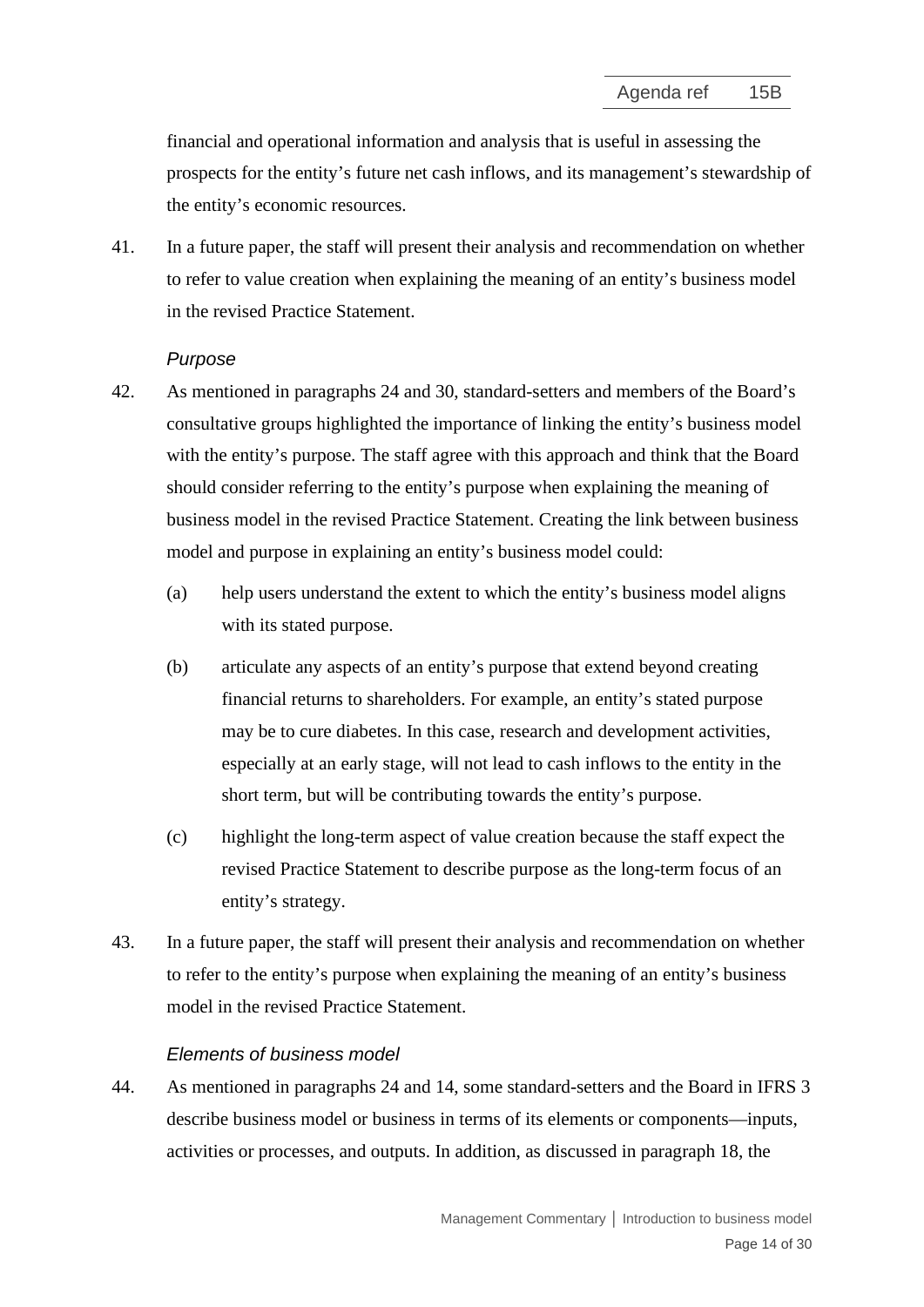types of information that primary users need were identified as information about inputs, activities and outputs. Lack of such information was identified as a gap in current reporting practice (paragraphs [19\(](#page-5-0)a) and [19\(](#page-5-0)c)).

- 45. The staff therefore think that the Board could consider specifying the elements of business model in the revised Practice Statement. Specifying those elements could help management provide complete information about an entity's business model that would better meet primary users' information needs.
- 46. If the Board decides to specify elements of business model, the Board will need to consider whether to:
	- (a) identify the elements as inputs, processes and outputs based on the guidance in IFRS 3 (see paragraph [14](#page-4-0) and Appendix A); or
	- (b) extend that description of the elements and specify an additional element, covering consequences or 'impacts' of the entity's activities that are wider than just producing products and providing services.
- 47. Specifying 'impacts' as an additional element:
	- (a) may be appropriate for management commentary because its scope is broader than that of financial statements and it is intended to provide context for financial statements and additional insights into an entity's longterm prospects.
	- (b) would not be inconsistent with the Board's focus on providing guidance to promote provision of information needed for primary users' assessments of the prospects for future net cash inflows to the entity (paragraph [40\)](#page-12-0);
	- (c) could help address the reporting gap mentioned in paragraph [19\(](#page-5-0)c) because it would emphasise that management needs to provide information about the impacts of the entity's activities on its key resources and relationships.
	- (d) would be similar to the approach in the  $\langle IR \rangle$  Framework that identifies 'outcomes' as a component of business model in addition to inputs, business activities and outputs. Outcomes are explained as 'the internal or external consequences (positive and negative) for the [six] capitals as a result of an organization's business activities and outputs'.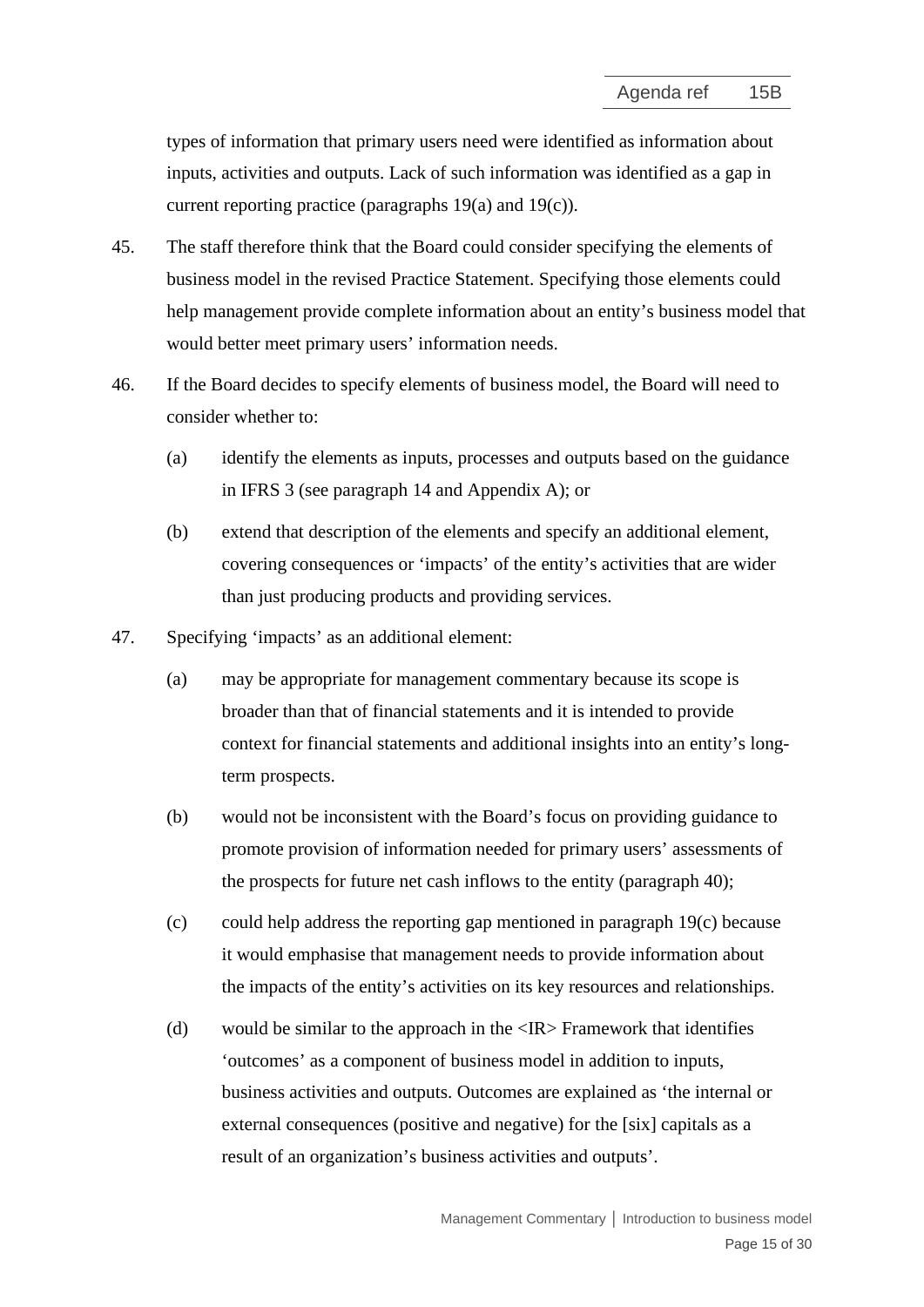- 48. If the Board decided to specify impacts as an element of business model, the Board would also have to specify how broad the disclosure about impacts should be in management commentary—whether it should cover impacts that could ultimately affect the net cash inflow of the entity and all impacts of the entity on a wide range of stakeholders.
- <span id="page-15-0"></span>49. In a future paper, the staff will present their analysis and recommendation on whether to specify in the revised Practice Statement elements of an entity's business model, and if so, which elements to include.

# *What is the objective of describing business model in management commentary?*

- <span id="page-15-1"></span>50. As mentioned in paragraph [19,](#page-5-0) in practice descriptions of an entity's business model can lack detail and focus. To help address this gap in reporting the staff are developing recommendations for the Board on guidance on types of information about business model to be discussed in management commentary (see *Which types of information about business model should the guidance discuss* section). That guidance is not intended to be used as a checklist, so to help management exercise judgement the Board could consider introducing a high-level catch-all disclosure objective for describing business model in management commentary.
- 51. The existing Practice Statement already indicates why users need a description of business model (see paragraph  $7(a)$ ) but that explanation may not be sufficiently prominent or focused.
- 52. Including an explicit disclosure objective:
	- (a) could help explain the intent behind the requirement to describe an entity's business model and could prompt management to consider as a whole the disclosure related to business model, ie serve as a 'test of success' for disclosures.
	- (b) would be consistent with the approach to revision of the Practice Statement set out in paragraph [5](#page-1-1) that the guidance in the revised Practice Statement would remain principles-based.
	- (c) would be consistent with the proposal to include high-level catch-all objectives in Standards that is included in *Guidance for the Board to use*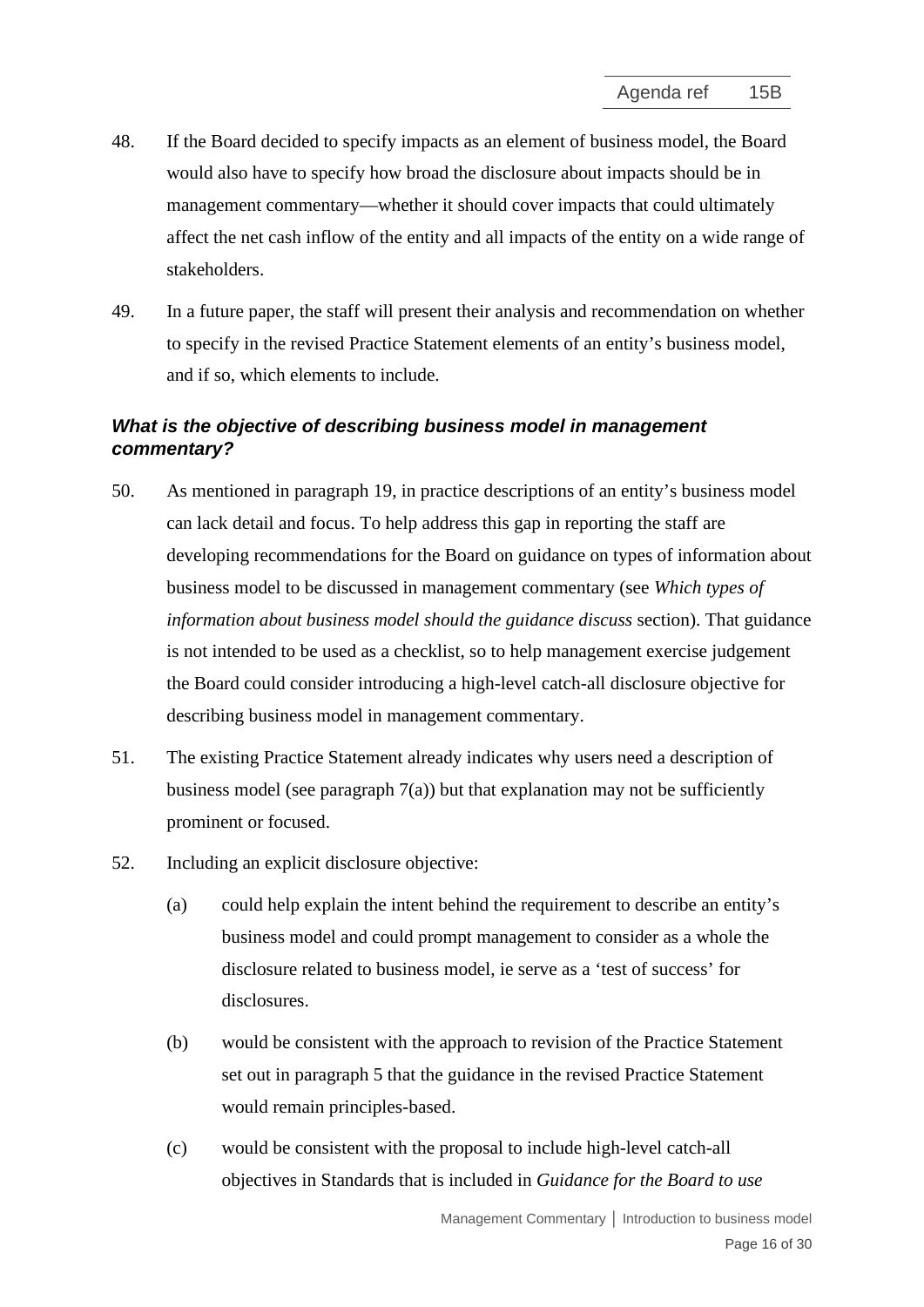*when developing and drafting disclosure objectives and requirements in future* that is being developed and tested by the Board as part of the Disclosure Initiative.

- 53. The Board could develop a more focused objective based on:
	- (a) clearer explanation of the meaning of business model and its elements as discussed in paragraphs [32–](#page-11-0)[49;](#page-15-0) and
	- (b) the information needs of primary users in relation to the description of business model as identified in paragraphs [17–](#page-5-2)[19.](#page-5-0)
- <span id="page-16-0"></span>54. The staff will present their analysis and recommendation on what the objective of describing business model could be in a future paper.

# *Which types of information about business model should the guidance discuss?*

- <span id="page-16-1"></span>55. Paragraph [19](#page-5-0) identifies current reporting gaps—lack of information on key features of business model, on its drivers of success and on key resources and relationships that an entity depends on for its future success.
- 56. To help address these gaps, the Board could:
	- (a) provide guidance on what types of information should be provided about the entity's operating structure and its inputs, processes, outputs and impacts. (The Board could provide such guidance irrespective of whether it decides to explicitly identify inputs, processes, outputs and impacts as elements of business model). For example, such guidance on outputs could require management to provide a description of its main categories of products and services and main categories of customers and distribution methods.
	- (b) consider whether to include guidance on types of information to be provided about the entity's operating environment as part of guidance on business model or move it to guidance on another content element. The Board could consider focusing guidance on business model on what information primary users need about the substance of what the entity does and present separately guidance on all matters that could affect the entity (eg operating environment and risks).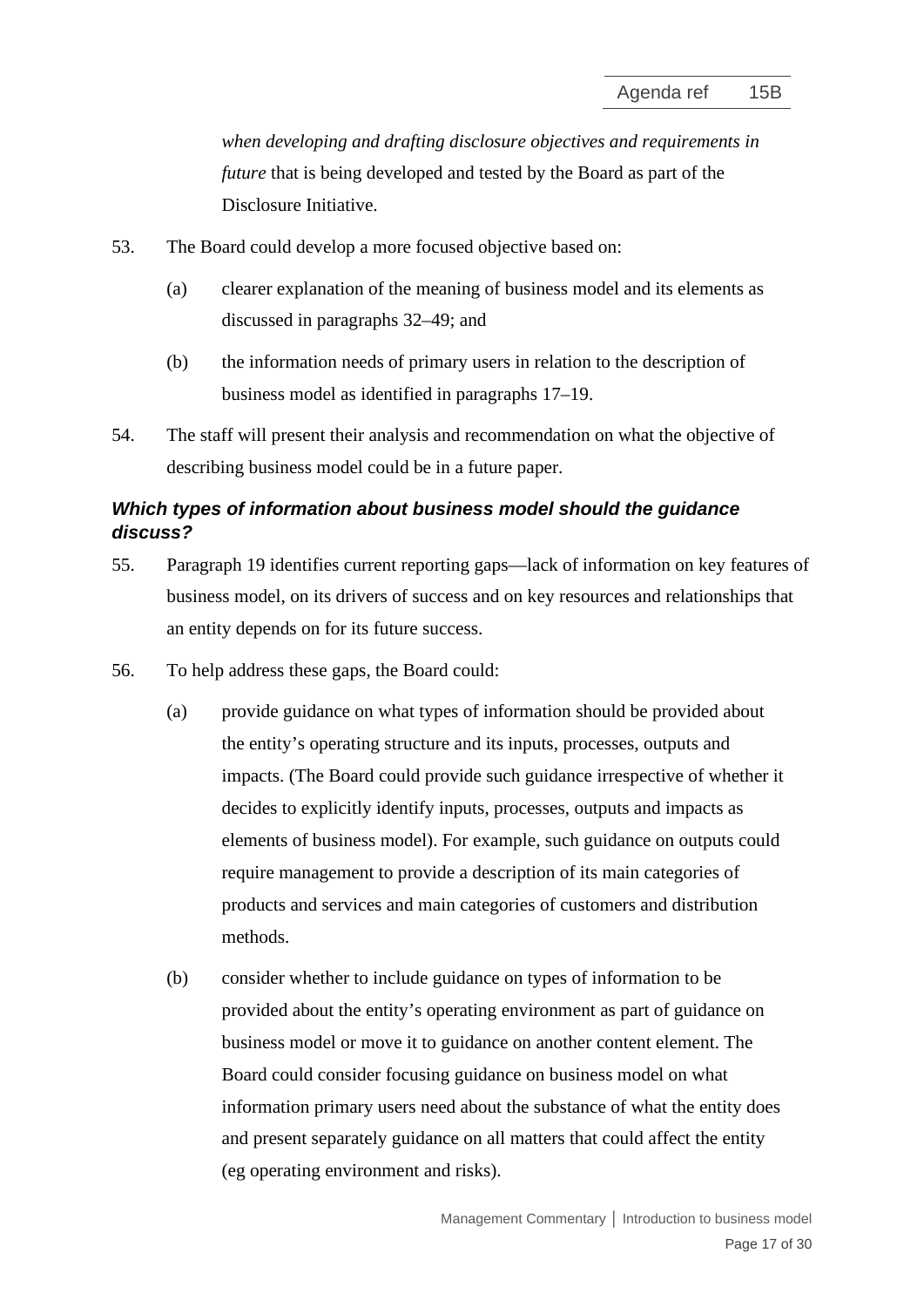- (c) highlight in the revised Practice Statement that management commentary should focus on those features of business model that the entity depends on for its future success—'key' features of business model. For example, management commentary would not list all inputs into its business model. Instead, it would need to focus on those inputs that the entity depends on. In addition, the revised Practice Statement could provide guidance to help management identify those key features of business model. For example, it could indicate that key features are those that give an entity a competitive advantage or that are subject to uncertainty or expected to change over time.
- (d) extend guidance on resources and relationships (see paragraph [8](#page-3-2) and appendix A) and link it to business model. This would help emphasise the dependence of an entity's business model on its resources and relationships and be consistent with approach adopted by many standard-setters (see paragraph [26\)](#page-8-1). To help management identify key resources and relationships that an entity depends of for its future success and determine what information about them should be included in management commentary the Board could:
	- (i) provide examples of resources and relationships that may commonly need to be addressed in management commentary;
	- (ii) emphasise that resources and relationships that need to be discussed in management commentary can include intangible resources and relationships that are not necessarily recognised in an entity's financial statements;
	- (iii) specify what information about resources and relationships primary users commonly need, for example, information on the durability of the entity's relationships and availability of resources.
- 57. In addition, the staff's research indicated that stakeholders highlight the importance of the description of business model as a context for other information provided in management commentary (see paragraphs [17](#page-5-2) and [27\)](#page-9-2). The Board could consider whether, and if so what, guidance could be included in the revised Practice Statement on disclosures that should be provided when describing business model to help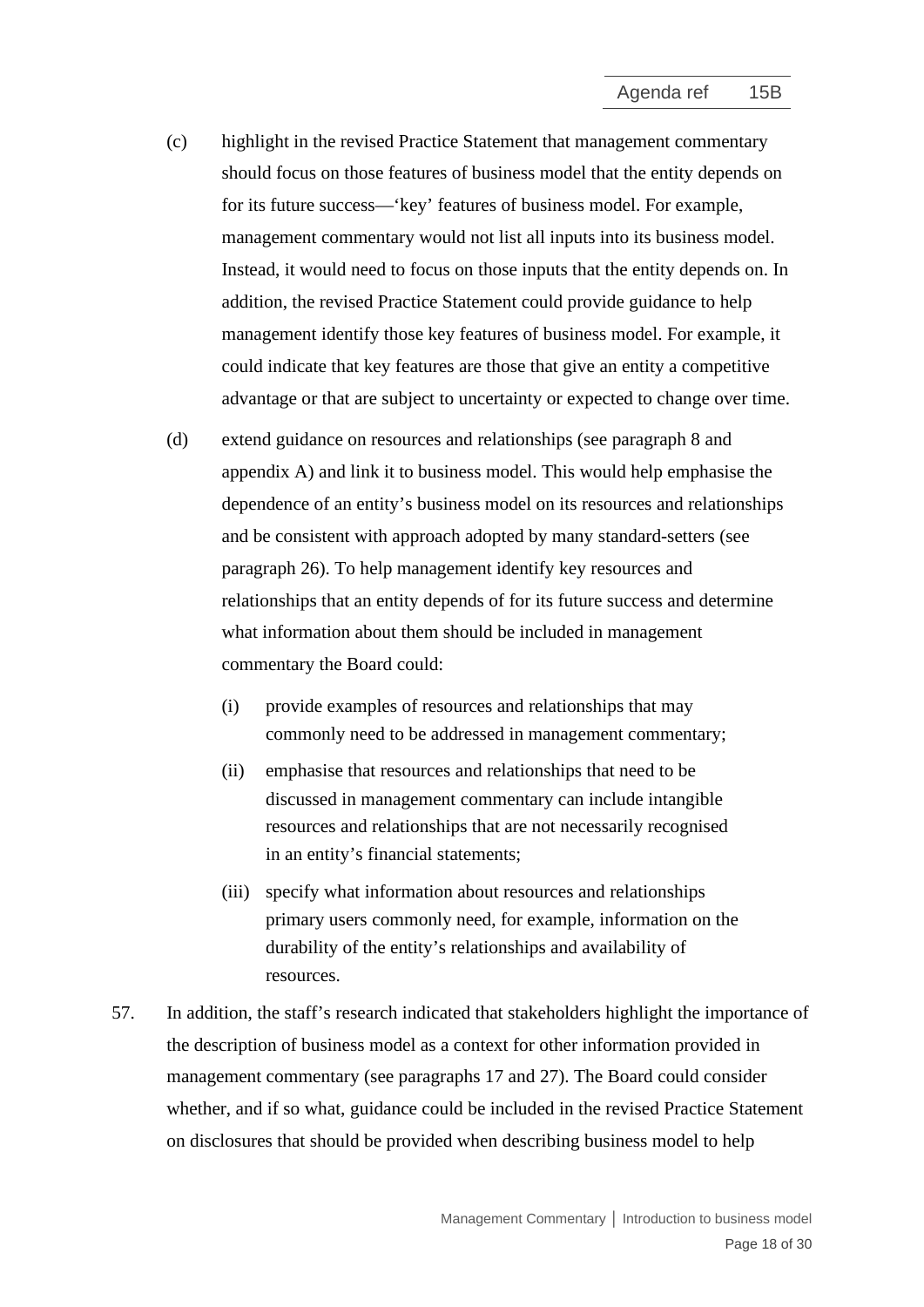primary users understand disclosures on other content elements, for example, on strategy.

- 58. The Board could also consider whether the revised Practice Statement should provide guidance for entities operating multiple business models (see paragraph [28\)](#page-9-0).
- <span id="page-18-0"></span>59. The staff will present their analysis and recommendation on what guidance to include in the revised Practice Statement on types of information to provide in management commentary about the entity's business model in a future paper.

## Question for the Board

Do you have any comments or suggestions on the discussion and analysis in this paper?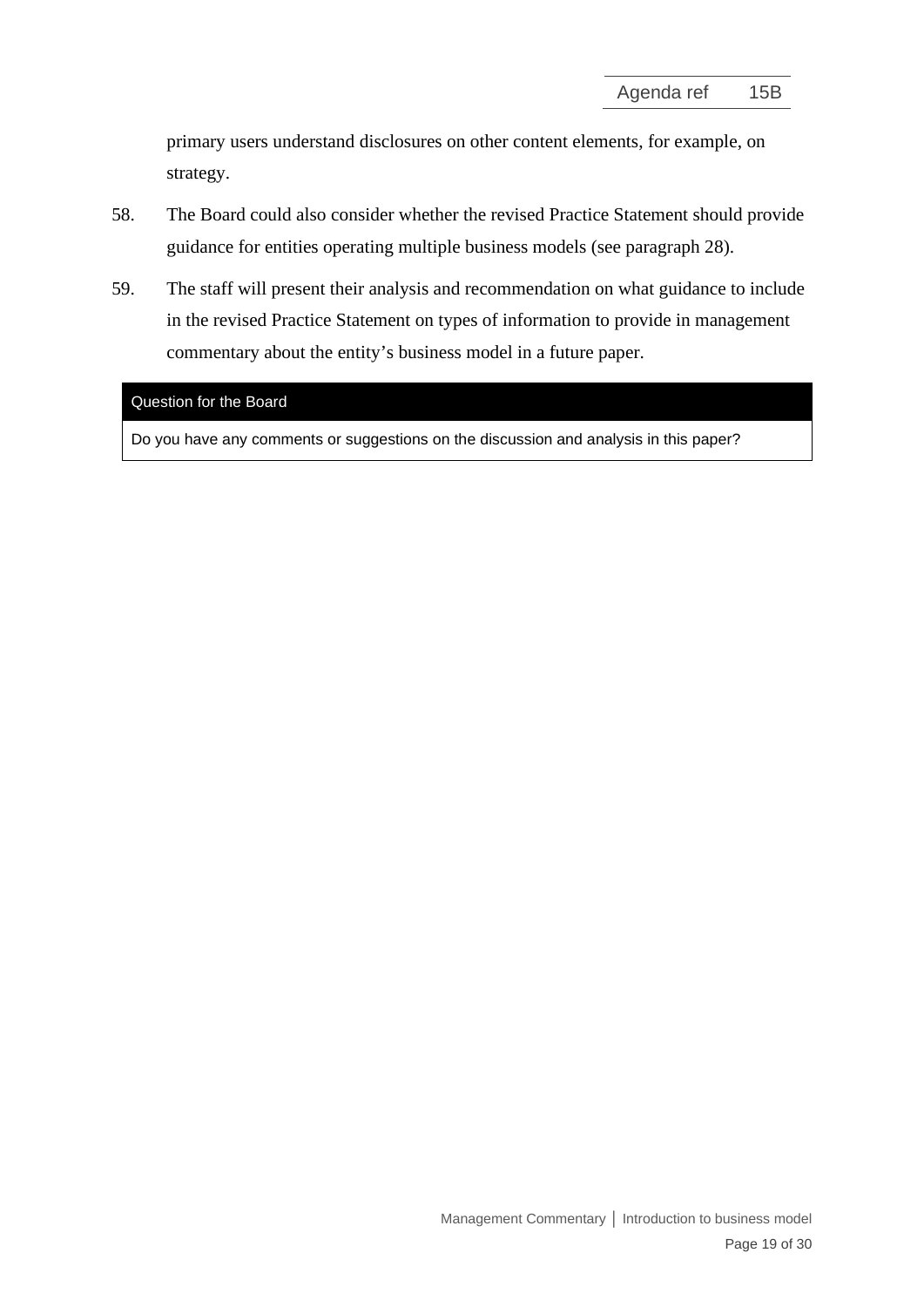# **Appendix A—Extracts from the Board's guidance on business model**

## **Practice Statement 1 Management Commentary**

#### **Nature of the business**

- 26 Management should provide a description of the business to help users of the financial reports to gain an understanding of the entity and of the external environment in which it operates. That information serves as a starting point for assessing and understanding an entity's performance, strategic options and prospects. Depending on the nature of the business, management commentary may include an integrated discussion of the following types of information:
	- (a) the industries in which the entity operates;
	- (b) the entity's main markets and competitive position within those markets;
	- (c) significant features of the legal, regulatory and macro-economic environments that influence the entity and the markets in which the entity operates;
	- (d) the entity's main products, services, business processes and distribution methods; and
	- (e) the entity's structure and how it creates value.

#### **Resources, risks and relationships**

29 Management commentary should include a clear description of the most important resources, risks and relationships that management believes can affect the entity's value and how those resources, risks and relationships are managed.

#### **Resources**

30 Management commentary should set out the critical financial and non-financial resources available to the entity and how those resources are used in meeting management's stated objectives for the entity. Disclosure about resources depends on the nature of the entity and on the industries in which the entity operates. Analysis of the adequacy of the entity's capital structure, financial arrangements (whether or not recognised in the statement of financial position), liquidity and cash flows, and human and intellectual capital resources, as well as plans to address any surplus resources or identified and expected inadequacies, are examples of disclosures that can provide useful information.

…

## **Relationships**

33 Management should identify the significant relationships that the entity has with stakeholders, how those relationships are likely to affect the performance and value of the entity, and how those relationships are managed. This type of disclosure helps users of the financial reports to understand how an entity's relationships influence the nature of its business and whether an entity's relationships expose the business to substantial risk.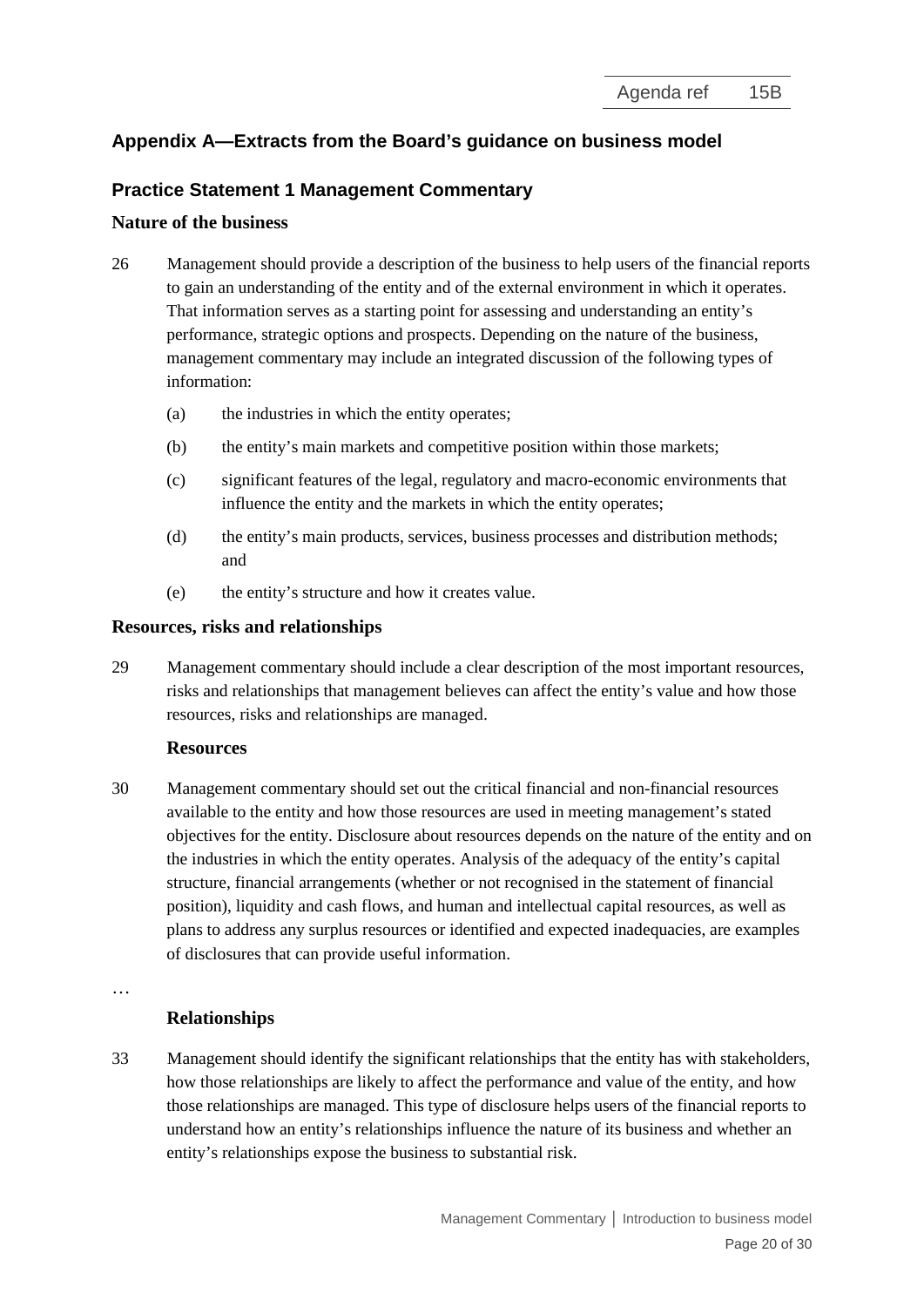# *Conceptual Framework for Financial Reporting*

#### **Contribution to future cash flows**

6.54As noted in paragraph 1.4, some economic resources produce cash flows directly; in other cases, economic resources are used in combination to produce cash flows indirectly. How economic resources are used, and hence how assets and liabilities produce cash flows, depends in part on the nature of the business activities conducted by the entity.

## *Basis for Conclusions on the Conceptual Framework for Financial Reporting*

### **Business activities**

- BC0.29 In developing the 2018 *Conceptual Framework*, the Board concluded that the nature of an entity's business activities can affect the relevance of some types of financial information and that the Board may need to consider that factor when developing or revising Standards.
- BC0.30The Board disagreed with the view expressed by some stakeholders that considering the nature of an entity's business activities necessarily leads to subjectivity and impairs comparability of financial statements. An entity's business activities are a matter of fact that can in most cases be determined objectively. Hence, if entities conduct the same type of business activities, the Board expects that those activities would be reflected in a similar manner in the entities' financial statements.
- BC0.31The Board considered whether the nature of business activities should be considered in all areas of standard-setting and should be embedded in the *Conceptual Framework* as an overarching concept. The Board concluded that the nature of an entity's business activities does not affect all areas of financial reporting in the same way and to the same extent and so it should not be included as an overarching concept. Accordingly, the 2018 *Conceptual Framework* does not include a general discussion of how an entity's business activities affect financial reporting decisions. Instead, the 2018 *Conceptual Framework* describes that factor in the context of:
	- (a) the selection of the unit of account (see paragraph  $4.51(a)(iv)$ ).
	- (b) the selection of a measurement basis for an asset or liability and for related income and expenses (see paragraphs 6.54–6.57). In some cases, this would lead to some items of income or expenses being included in other comprehensive income (see the discussion of more than one measurement basis in paragraphs 6.83–6.86).
	- (c) classification of assets, liabilities, equity, income or expenses (see paragraph 7.7).
- BC0.32The concept of business activities is discussed in the 2018 *Conceptual Framework* to assist the Board in developing Standards. In a particular Standard, the concept of business activities can be further explained and developed. The discussion of business model in IFRS 9 *Financial Instruments* is one example of how the Board has applied the concept of business activities.
- BC0.33The Board decided to use the term 'business activities' rather than the term 'business model' in the 2018 *Conceptual Framework*. The term 'business model' is used with a range of different meanings by various organisations, for example, the International Integrated Reporting Council, the Enhanced Disclosure Task Force of the Financial Stability Board and various regulators. Adopting the term 'business model' in the 2018 *Conceptual Framework* could have led to confusion with those definitions.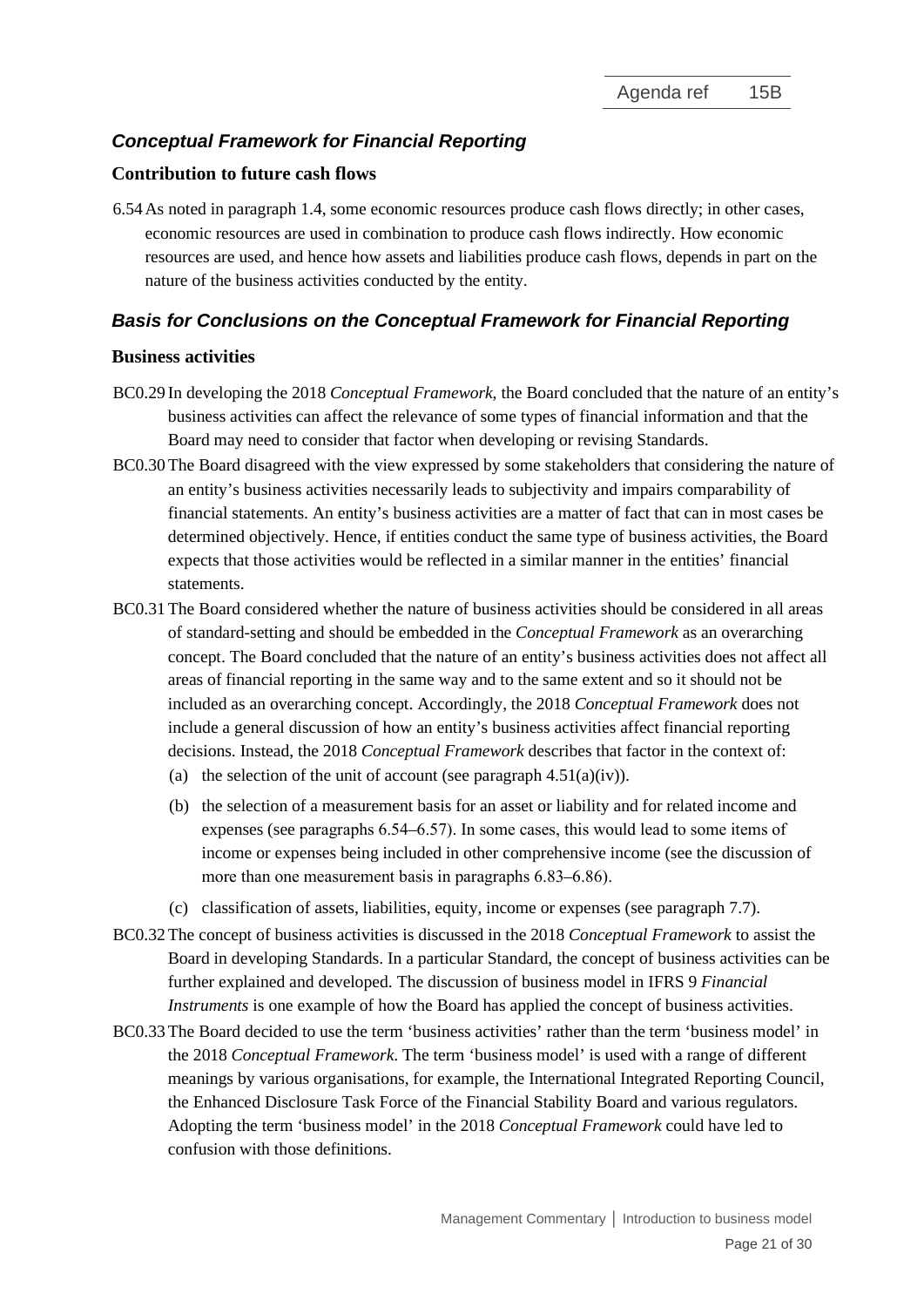## *IFRS 3 Business Combinations*

### **Appendix A**

### **Defined terms**

…

| <b>business</b> | An integrated set of activities and assets that is capable of being conducted and |  |  |
|-----------------|-----------------------------------------------------------------------------------|--|--|
|                 | managed for the purpose of providing goods or services to customers,              |  |  |
|                 | generating investment income (such as dividends or interest) or generating        |  |  |
|                 | other income from ordinary activities.                                            |  |  |

## **Appendix B**

## **Application guidance**

…

### **Definition of a business (application of** [paragraph](https://eifrs.ifrs.org/eifrs/ViewContent?collection=2019_Issued_Standards&fn=IFRS03_TI.html&scrollTo=IFRS03_g3-3__IFRS03_g3-3_TI) 3**)**

- B7A [business](https://eifrs.ifrs.org/eifrs/ViewContent?collection=2019_Issued_Standards&fn=IFRS03_APPA.html&scrollTo=IFRS03_APPA__IFRS03_P0301) consists of inputs and processes applied to those inputs that have the ability to contribute to the creation of outputs. The three elements of a business are defined as follows (see paragraphs B8–B12D for guidance on the elements of a business):
	- (a) **Input**: Any economic resource that creates outputs, or has the ability to contribute to the creation of outputs when one or more processes are applied to it. Examples include non-current assets (including [intangible assets](https://eifrs.ifrs.org/eifrs/ViewContent?collection=2019_Issued_Standards&fn=IFRS03_APPA.html&scrollTo=IFRS03_APPA__IFRS03_P0319) or rights to use non-current assets), intellectual property, the ability to obtain access to necessary materials or rights and employees.
	- (b) **Process**: Any system, standard, protocol, convention or rule that when applied to an input or inputs, creates outputs or has the ability to contribute to the creation of outputs. Examples include strategic management processes, operational processes and resource management processes. These processes typically are documented, but the intellectual capacity of an organised workforce having the necessary skills and experience following rules and conventions may provide the necessary processes that are capable of being applied to inputs to create outputs. (Accounting, billing, payroll and other administrative systems typically are not processes used to create outputs.)
	- (c) **Output**: The result of inputs and processes applied to those inputs that provide goods or services to customers, generate investment income (such as dividends or interest) or generate other income from ordinary activities.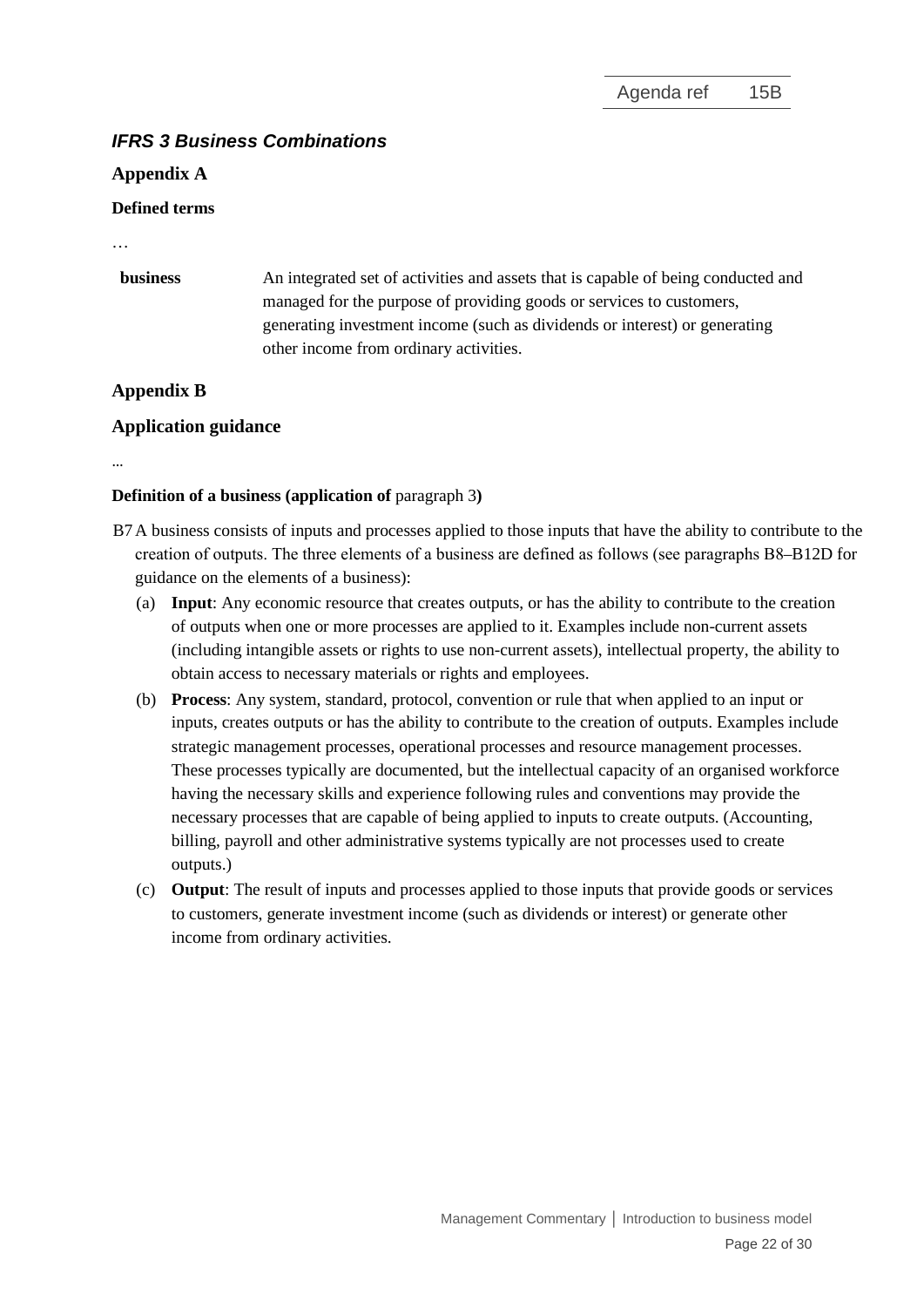## *IFRS 9 Financial Instruments*

#### **The entity's business model for managing financial assets**

- B4.1.[1Paragraph](https://eifrs.ifrs.org/eifrs/ViewContent?collection=2019_Issued_Standards&fn=IFRS09_TI0002.html&scrollTo=IFRS09_0055__IFRS09_0055_TI) 4.1.1(a) requires an entity to classify financial assets on the basis of the entity's business model for managing the financial assets, unless [paragraph](https://eifrs.ifrs.org/eifrs/ViewContent?collection=2019_Issued_Standards&fn=IFRS09_TI0002.html&scrollTo=IFRS09_g4.1.5-4.1.5__IFRS09_g4.1.5-4.1.5_TI) 4.1.5 applies. An entity assesses whether its financial assets meet the condition in [paragraph](https://eifrs.ifrs.org/eifrs/ViewContent?collection=2019_Issued_Standards&fn=IFRS09_TI0002.html&scrollTo=IFRS09_4.1.2A)  $4.1.2(a)$  or the condition in paragraph  $4.1.2A(a)$  on the basis of the business model as determined by the entity's key management personnel (as defined in IAS 24 *[Related Party Disclosures](https://eifrs.ifrs.org/eifrs/ViewContent?collection=2019_Issued_Standards&fn=IAS24_CHK_FM.html&scrollTo=IAS24_TOC0001)*).
- B4.1.2An entity's business model is determined at a level that reflects how groups of financial assets are managed together to achieve a particular business objective. The entity's business model does not depend on management's intentions for an individual instrument. Accordingly, this condition is not an instrument-by-instrument approach to classification and should be determined on a higher level of aggregation. However, a single entity may have more than one business model for managing its financial instruments. Consequently, classification need not be determined at the reporting entity level. For example, an entity may hold a portfolio of investments that it manages in order to collect contractual cash flows and another portfolio of investments that it manages in order to trade to realise fair value changes. Similarly, in some circumstances, it may be appropriate to separate a portfolio of financial assets into subportfolios in order to reflect the level at which an entity manages those financial assets. For example, that may be the case if an entity originates or purchases a portfolio of mortgage loans and manages some of the loans with an objective of collecting contractual cash flows and manages the other loans with an objective of selling them.
- B4.1.2AAn entity's business model refers to how an entity manages its financial assets in order to generate cash flows. That is, the entity's business model determines whether cash flows will result from collecting contractual cash flows, selling financial assets or both. Consequently, this assessment is not performed on the basis of scenarios that the entity does not reasonably expect to occur, such as so-called 'worst case' or 'stress case' scenarios. For example, if an entity expects that it will sell a particular portfolio of financial assets only in a stress case scenario, that scenario would not affect the entity's assessment of the business model for those assets if the entity reasonably expects that such a scenario will not occur. If cash flows are realised in a way that is different from the entity's expectations at the date that the entity assessed the business model (for example, if the entity sells more or fewer financial assets than it expected when it classified the assets), that does not give rise to a prior period error in the entity's financial statements (see IAS 8 *[Accounting Policies, Changes in Accounting Estimates and Errors](https://eifrs.ifrs.org/eifrs/ViewContent?collection=2019_Issued_Standards&fn=IAS08_CHK_FM.html&scrollTo=IAS08_TOC0001)*) nor does it change the classification of the remaining financial assets held in that business model (ie those assets that the entity recognised in prior periods and still holds) as long as the entity considered all relevant information that was available at the time that it made the business model assessment. However, when an entity assesses the business model for newly originated or newly purchased financial assets, it must consider information about how cash flows were realised in the past, along with all other relevant information.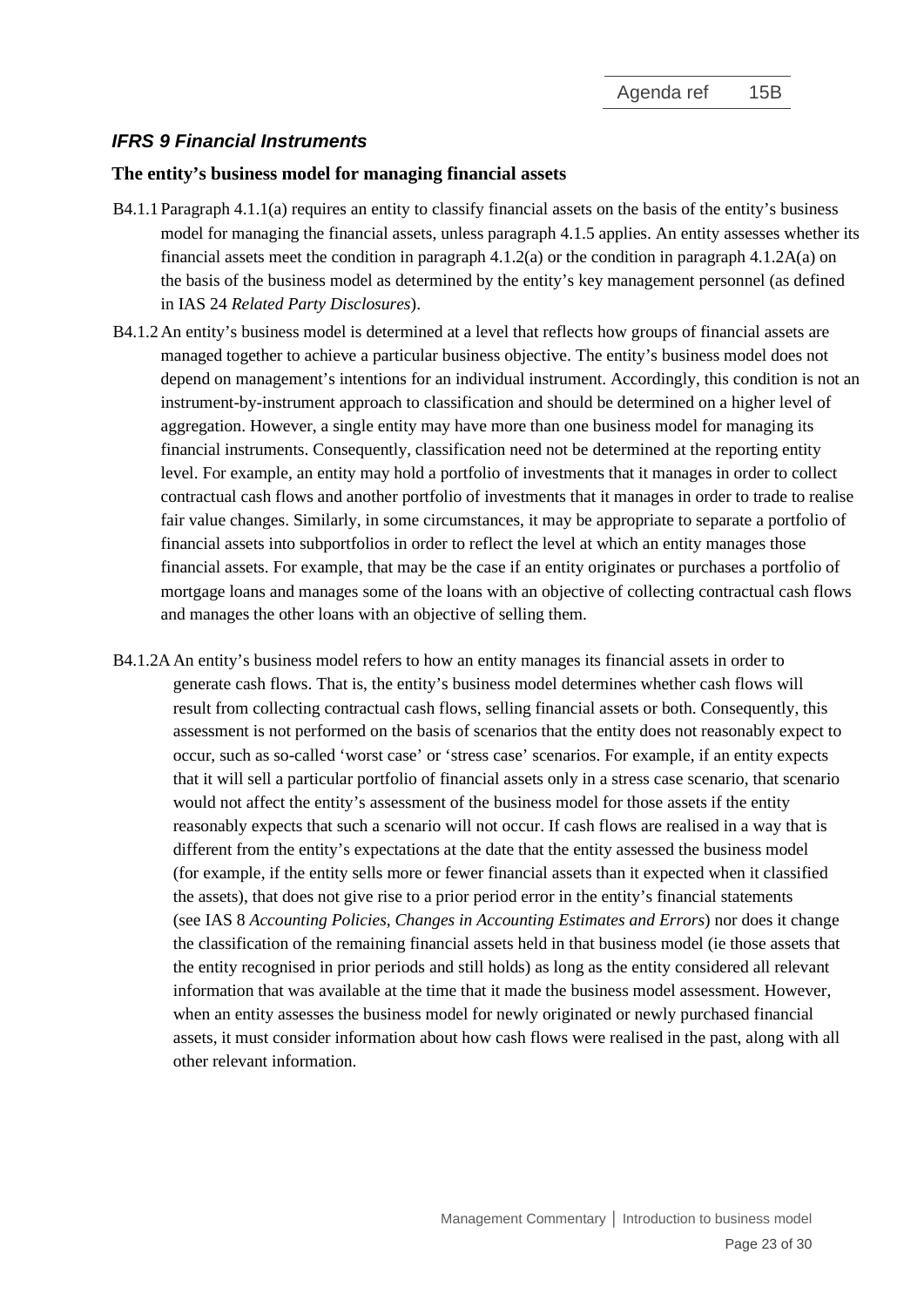- B4.1.2B An entity's business model for managing financial assets is a matter of fact and not merely an assertion. It is typically observable through the activities that the entity undertakes to achieve the objective of the business model. An entity will need to use judgement when it assesses its business model for managing financial assets and that assessment is not determined by a single factor or activity. Instead, the entity must consider all relevant evidence that is available at the date of the assessment. Such relevant evidence includes, but is not limited to:
	- (a) how the performance of the business model and the financial assets held within that business model are evaluated and reported to the entity's key management personnel;
	- (b) the risks that affect the performance of the business model (and the financial assets held within that business model) and, in particular, the way in which those risks are managed; and
	- (c) how managers of the business are compensated (for example, whether the compensation is based on the fair value of the assets managed or on the contractual cash flows collected).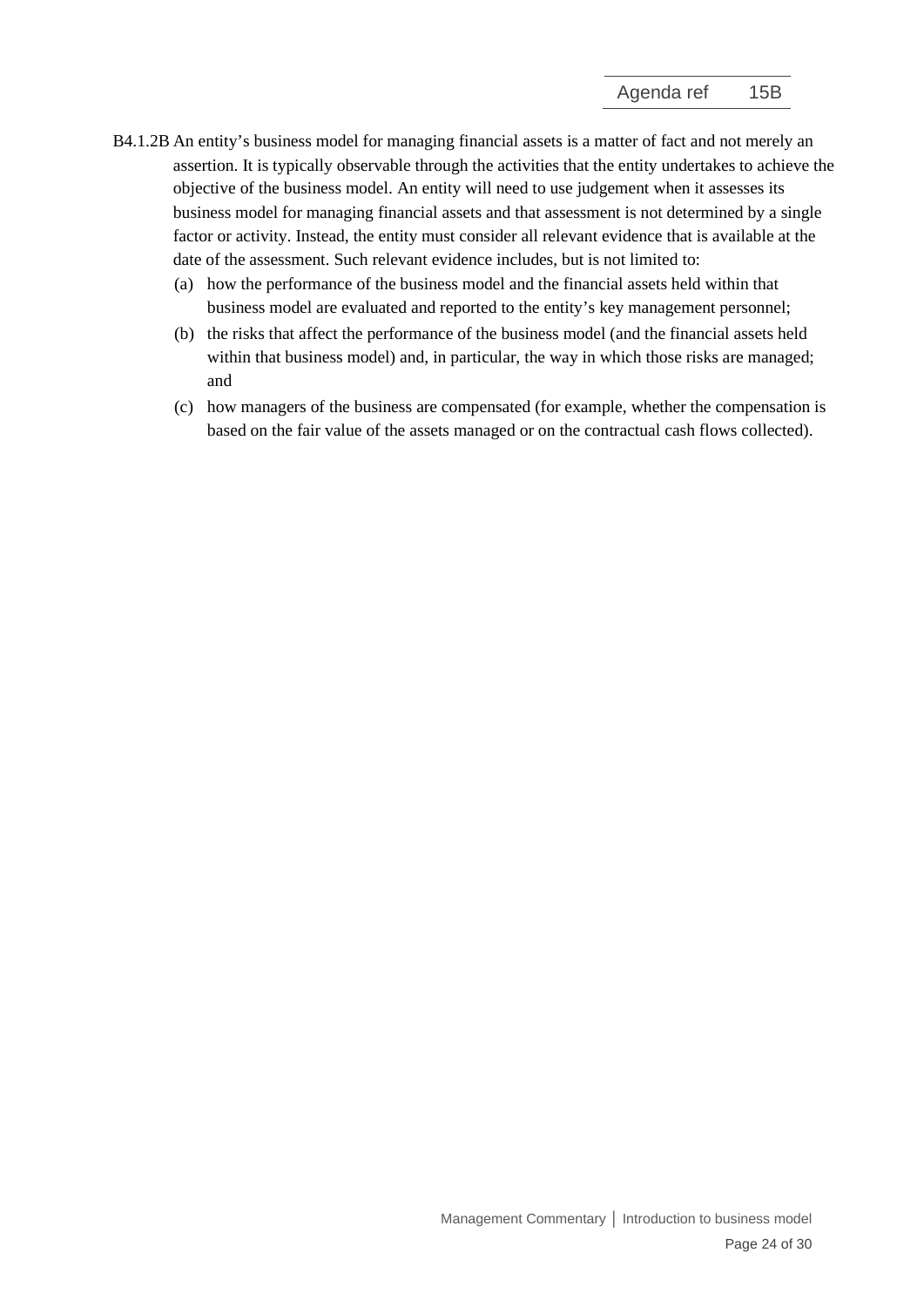# **Appendix B—Investor information needs identified by the FRC Financial Reporting Lab**

| Investor 'want' identified by the Reporting Lab                                                            |  |  |
|------------------------------------------------------------------------------------------------------------|--|--|
| 'Most investors want the company to include:'                                                              |  |  |
| What it does and where it sits in the value chain                                                          |  |  |
| Key divisions and their contribution, and legal structure                                                  |  |  |
| Key markets and market segments                                                                            |  |  |
| Its competitive advantage                                                                                  |  |  |
| Key inputs (assets and liabilities, relationships and resources) and how they are maintained /<br>enhanced |  |  |
| Key revenue and profit drivers                                                                             |  |  |
| Value created for other stakeholders that supports economic value generation                               |  |  |
| Statistics to indicate relative importance of elements                                                     |  |  |
| 'Many investors also want:'                                                                                |  |  |
| Direct threats                                                                                             |  |  |
| Market share                                                                                               |  |  |
| 'Some investors also want:'                                                                                |  |  |
| <b>Culture and values</b>                                                                                  |  |  |
| <b>SWOT analysis</b>                                                                                       |  |  |
| Purpose                                                                                                    |  |  |
| Investment plans                                                                                           |  |  |
| How the business model is likely to evolve                                                                 |  |  |
| Cash flow for each significant business                                                                    |  |  |
| Capital and assets allocated to each significant business                                                  |  |  |
| ROE, ROCE, or ROA                                                                                          |  |  |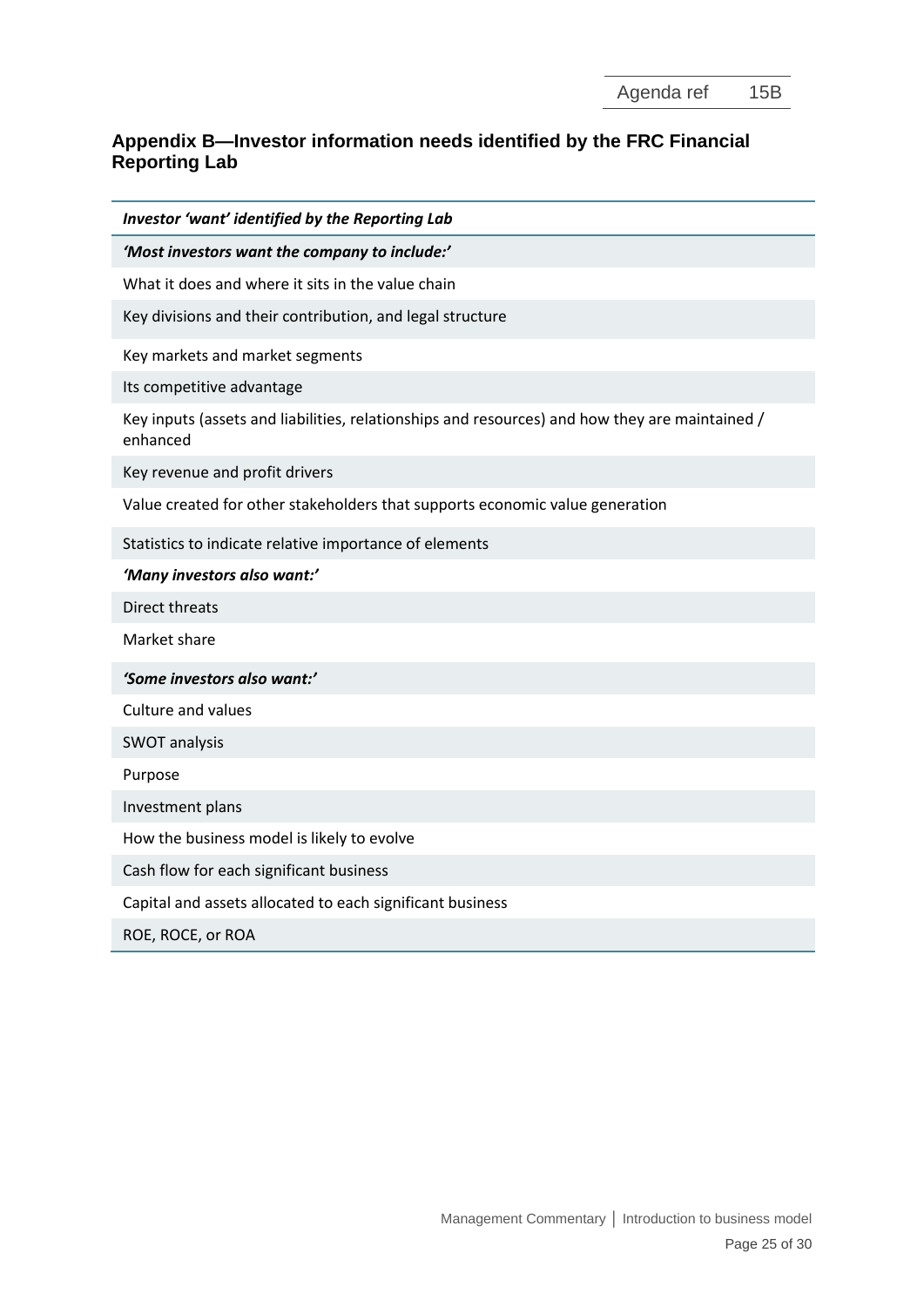# **Appendix C—Extract from** *Business Model Background Paper for <IR>[6](#page-25-0)*

11. Despite considerable variation in business model definitions, several recurrent themes can be identified. As Figure 1 shows, nearly two-thirds of the articles drew an explicit link between the business model and an organization's ability to make money and drive financial performance. More than half viewed the organization's inputs – the resources and capabilities (or capitals) on which it relies – as a key component of the business model. The majority of references also considered actions or activities – the very mechanics of the business – to be within the business model scope. These activities contribute to the quality or uniqueness of the organization's offerings. Just over half of the references considered the business model as also including how an organization creates value, outcomes or impacts for its customers and other stakeholders.



Figure 1. Business model components according to an external literature review. Percentages represent the proportion of researched articles that refer to the relevant component.

<span id="page-25-0"></span><sup>6</sup> *Copyright© March 2013 by the International Integrated Reporting Council. All rights reserved. Used with permission of the International Integrated Reporting Council. Permission is granted to make copies of this works to achieve maximum exposure.*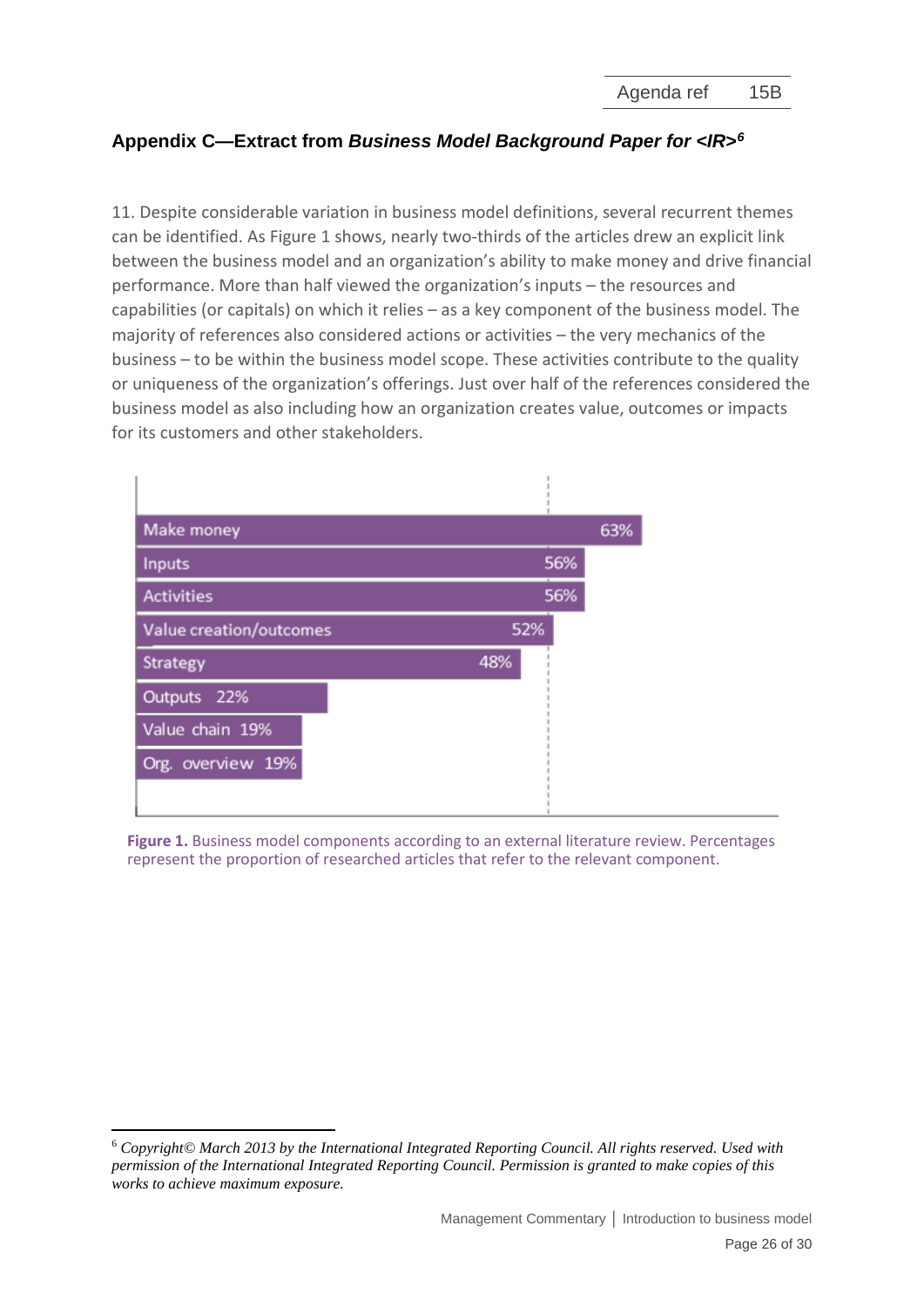## **Appendix D—Extracts from meeting notes of the Management Commentary Consultative Group on the discussion of business model**

# **Overall proposed approach to reporting business model, strategy, operating environment and risks**

- 1. The staff provided an overview of the challenges identified in current reporting practice in relation to business model, strategy, operating environment and risks and narrative coherence, and of the staff's proposed approach to addressing these challenges. The challenges identified included not addressing long-term drivers of success and key resources or relationships, a narrow view of the operating environment, a lack of focus in reporting risks, and not providing sufficient detail to help users assess implications of issues included in management commentary on the entity's prospects. The staff explained that the proposed approach is to build on the existing IFRS Practice Statement 1 *Management Commentary* (Practice Statement) and to provide additional guidance on what to report on the content elements, without prescribing the order to follow.
- 2. Overall, members agreed that the staff had correctly identified the challenges the project should aim to address. However, a few members suggested additional challenges to consider in the project:
	- (a) inadequate disclosure of management compensation—users would like to see summarised and easy-to-find explanations of the link between management compensation and long-term strategy as well as of long-term implications of incentives. A few members said they would like to see a greater emphasis on management compensation in the proposed guidance, and a few other members cautioned against being too prescriptive because that could result in a conflict with local regulations on disclosures of management compensation.
	- (b) lack of conciseness—a member highlighted the difficulty in achieving conciseness in reporting in the light of increasing reporting requirements. A few members said that the proposals on cross-referencing can help address this challenge to an extent.
	- (c) lack of comparability—a member highlighted the difficulty in comparing information about entities' business models. That member referred to an academic study which observed many different descriptions of business models that were considered similar in that study.
	- (d) difficulty in determining what information is relevant for management commentary—a member said it can be challenging for entities to determine what matters to address in management commentary and noted that different matters can be important for example, for different industries and over time as circumstances change. That member suggested that guidance was needed to help entities identify relevant information in different or changing circumstances.
- 3. Overall, members agreed with the staff's proposed approach to reporting business model, strategy, operating environment and risks. However, some members commented that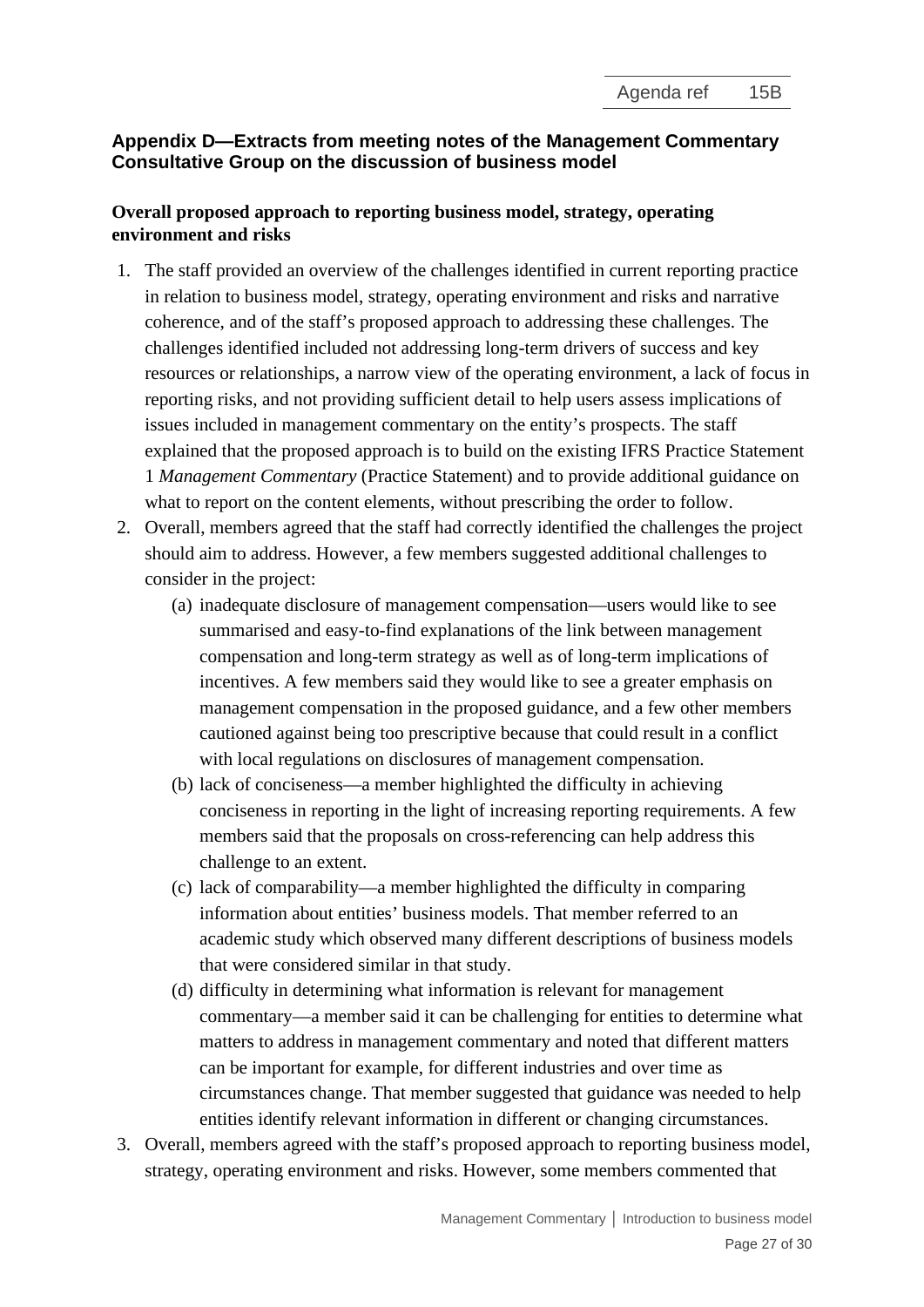they expected explicit discussion of long-term value creation to help users understand an entity's business model and strategy, as well as risks arising from the operation of the entity's business model. They stated that the notion of long-term value creation may have been hinted at in the proposals by references to 'long-term drivers of success' and to 'purpose' but did not think such implicit consideration of long-term value creation was sufficient. A few members further commented that the proposed focus on the prospects for future net cash inflows to the entity could be misunderstood as emphasising the short and medium term and might not result in sufficient discussion of long-term value creation.

- 4. Some members expressed different views on how business model and strategy relate to each other and should be described in management commentary, in particular:
	- (a) business model and strategy should be described together rather than separately;
	- (b) 'purpose' of the entity should be discussed either before or together with business model, rather than as part of the discussion of strategy;
	- (c) discussion of strategy should address *what* the entity seeks to achieve, and the discussion of business model should address *how* the entity will do that;
	- (d) the order and the labels of sections in management commentary (for example, as 'business model' or 'strategy') would not matter for the users and should not be prescribed; it is important that the entity tells its story in a coherent way.
- 5. The staff clarified that the order of content elements presented in the materials for the meeting was intended to illustrate the links across those content elements and to highlight the need for a coherent story rather than to prescribe a structure for management commentary. A few members suggested that a feedback loop or circular diagram could provide a better illustration of how content elements of management commentary should link to each other than a stacked linear diagram. A few members also emphasised that entities should be allowed flexibility in how they structure their management commentary.
- 6. Other comments included:
	- (a) it was not clear how the staff had selected the items that received particular prominence in the proposals and hence whether the proposals were complete. For example, it was not clear why the proposals explicitly addressed funding strategy but not liquidity strategy.
	- (b) the proposals should include guidance on reporting relevant ESG (environmental, social and governance) information because this was a challenging area for preparers. One member stated it was surprising not to see explicit proposals on reporting such information.
	- (c) it was not clear what level of detail is expected in management commentaries in discussing the prospects for future net cash inflows to the entity. As proposed, the guidance could be interpreted as requiring forecasts in management commentary.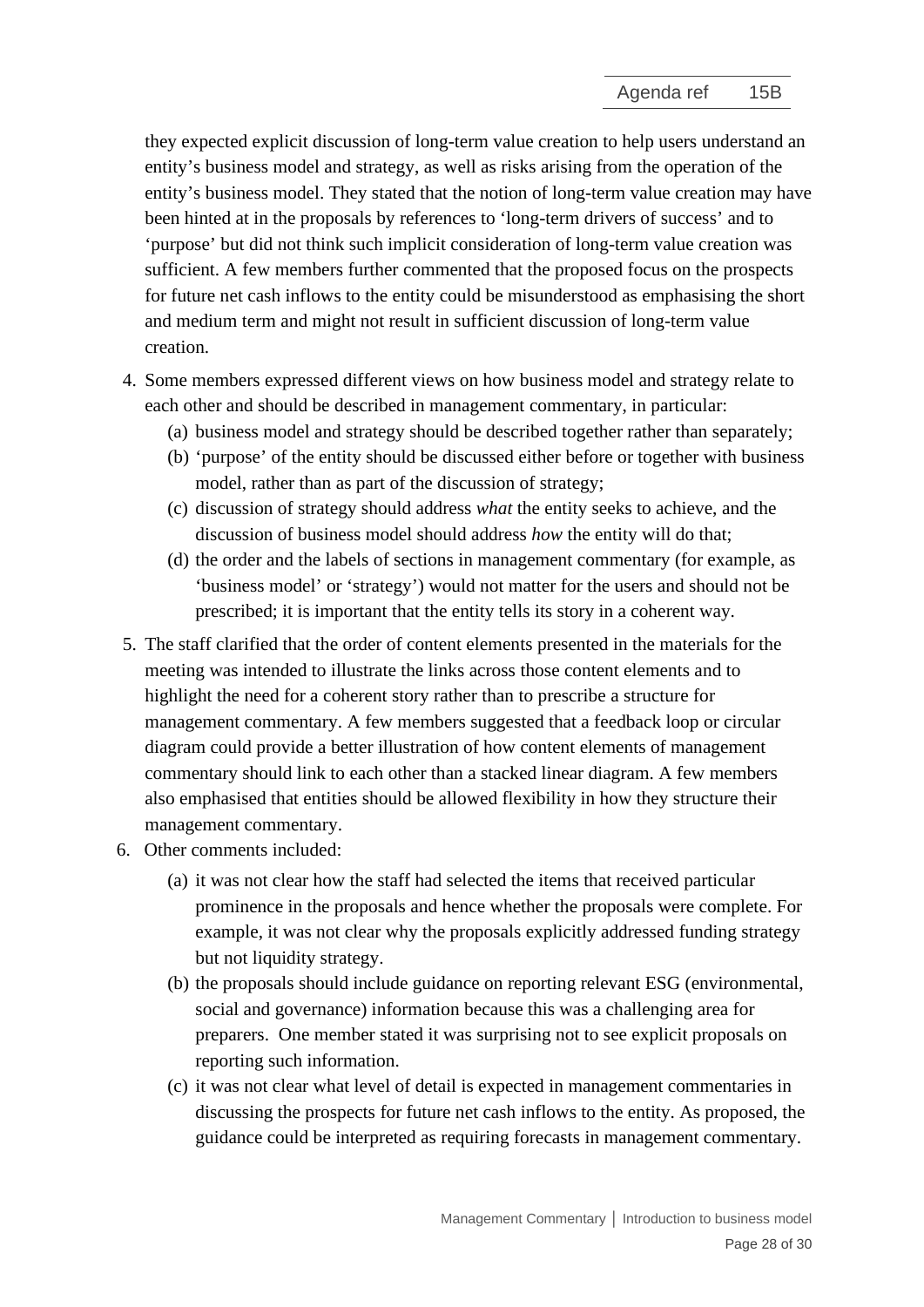- (d) the proposed guidance includes a lot of different criteria for determining what information is relevant and should be included in management commentary (for example, matters critical for success of the business, matters that affect or could affect future net cash inflows to the entity, matters that the entity depends on for its long-term success). The varied language used in the proposals could be confusing and difficult to apply and could create challenges from the assurance point of view.
- (e) in developing the revised guidance, it is necessary to consider whether management commentaries should focus on the *changes* from the last reporting period or always provide information about the 'base line' as well. Some members who commented on the topic suggested that the focus on the changes is more appropriate while others including users of financial reports stated that management commentary should not assume the knowledge of the company and should always provide relevant 'base line' information about the company. This could be particularly important in discussing the entity's business model and strategy.

#### **Business model**

- 7. The staff presented the proposed approach to introduce two components for the description of the business model—a discussion of the structure of the entity and a discussion of business activities. Based on the revised guidance in IFRS 3 *Business Combinations*, the staff proposed that the discussion of business activities would cover inputs, including resources and relationships, processes and outputs and impacts. Members generally agreed with the staff's proposed approach. A few members commented that understanding the business model is fundamental for understanding the financial statements, and also central to assessing narrative coherence of management commentary.
- 8. Some members expressed concerns about the proposals relating to structure, particularly the proposed discussion of how the legal structure relates to the operating structure. A few members suggested that the discussion of legal structure would not be helpful because legal entities are sometimes set up just to meet regulatory requirements and do not necessarily correlate with the group's operations, for example, in China a legal entity needs to be set up for every project undertaken. A member said that the requirement to list the main subsidiaries under IAS 24 *Related Party Disclosures* addresses the need for information about legal structure. That member also questioned why the requirements in IFRS 8 *Operating Segments* were not specifically referred to in the proposed guidance. The member expressed a view that discussion of operating structure in management commentary should be aligned with segment disclosure in financial statements. A member from the user community stated that information on segmental cash flows would be useful to users. However, a preparer noted that entities may not necessarily prepare this information for internal use. Another member commented that users often do not get